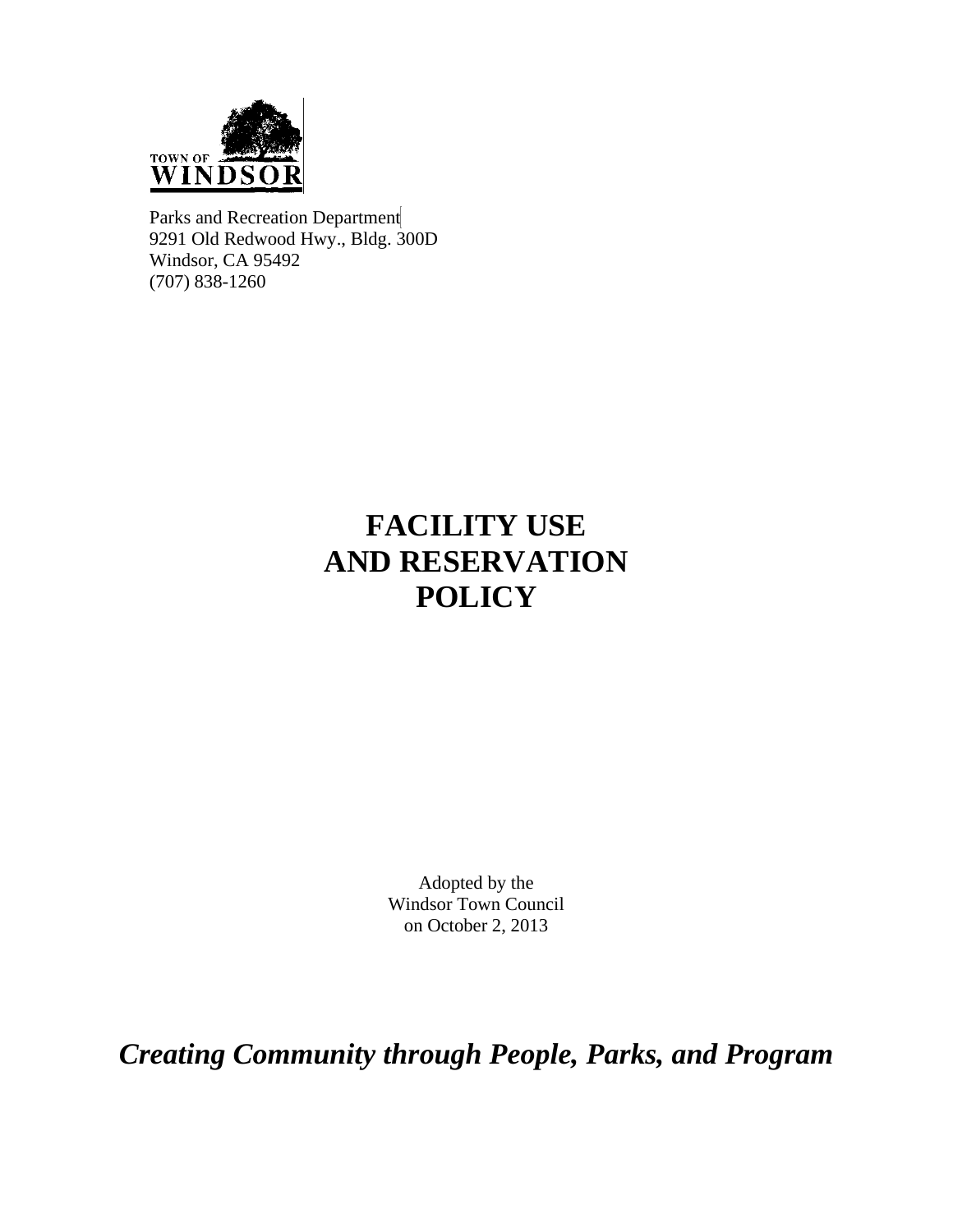# **TABLE OF CONTENTS**

#### GENERAL TERMS AND CONDITION  $\mathbf{I}$ .

| A.             |  |
|----------------|--|
| B.             |  |
| C.             |  |
| D.             |  |
| Ε.             |  |
| F.             |  |
| G.             |  |
| Н.             |  |
| $\mathbf{I}$ . |  |
| J.             |  |
| Κ.             |  |
| L.             |  |
| M.             |  |
| N.             |  |
| Ω.             |  |
| Ρ.             |  |
| Q.             |  |
| R.             |  |

# II. FACILITIES

# **III. PARKS**

# IV. TOWN GREEN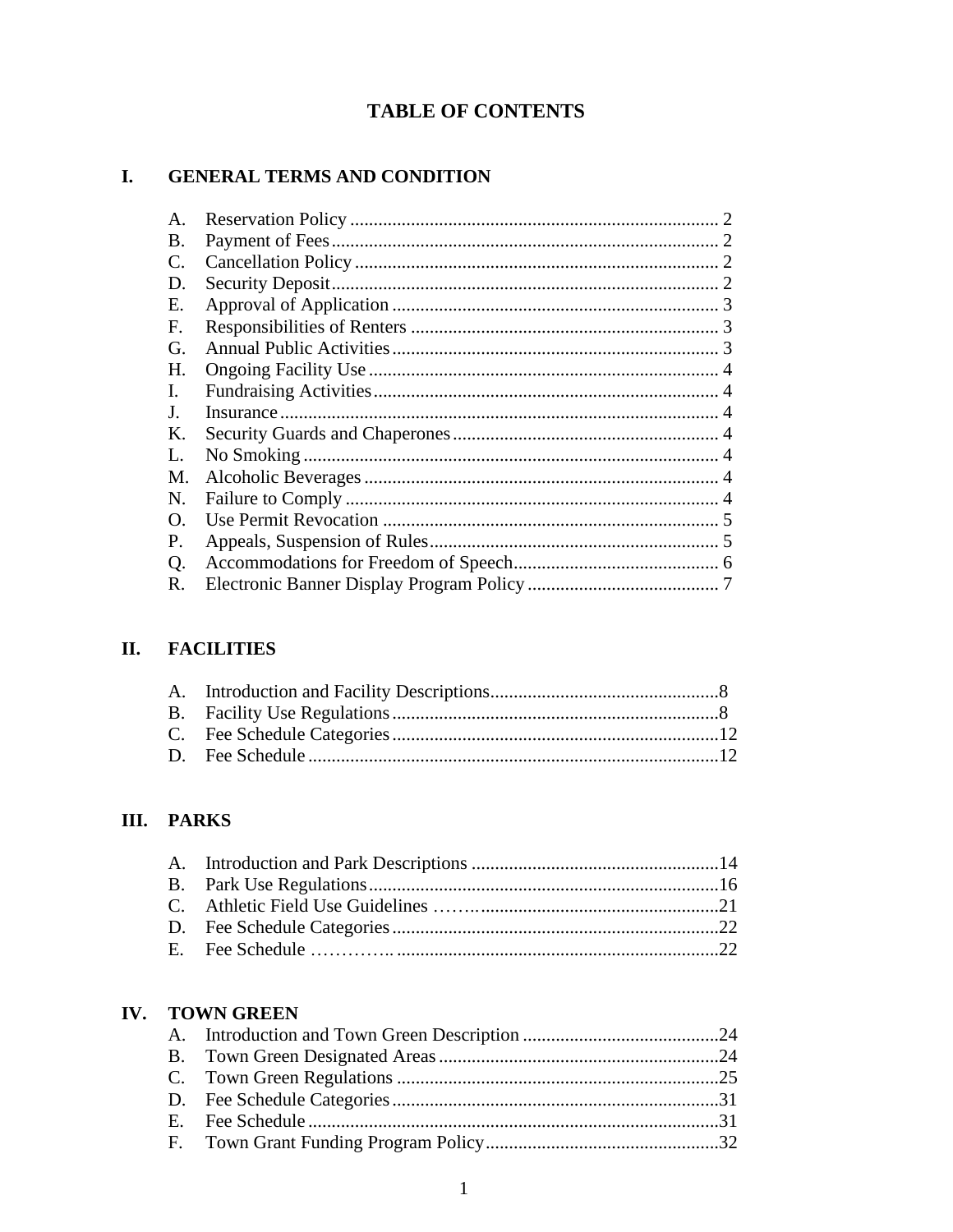The Parks and Recreation Department authorizes and administers the rental of Town public parks, facilities, and the Town Green on a first-come first-serve basis.

Applications may be obtained by calling the Parks and Recreation Department at 707-838-1260, or in person at the Parks and Recreation Office, 9291 Old Redwood Highway, Building 300D, Windsor Monday – Thursday, 7:00a.m.-6:00p.m., or on the Town's website: [www.townofwindsor.com.](http://www.townofwindsor.com/) Completed applications with a non-refundable application fee may be faxed to (707) 838-1264 or mailed to the following address: Town of Windsor, PO Box 100, Windsor, CA 95492.

# I. **GENERAL TERMS & CONDITIONS**

## A. **Reservation Policy – Reservations are accepted and valid upon the following:**

- 1. Completion of Town application.
- 2. Deposit and the application fee submitted to the Parks and Recreation Department.
- 3. Reservations may be made up to one (1) year in advance.

# B. **Payment of Fees**

- 1. All rental fees are due at least forty-five (45) days prior to event.
- 2. If reservations are made less than forty-five (45) days, all fees will be due immediately.
- 3. Failure to meet this deadline may result in cancellation of reservation and forfeiture of deposit.
- 4. Fees may be paid by VISA, MasterCard, American Express, Discover Card, cash and checks made payable to the Town of Windsor.

# C. **Cancellation Policy**

- 1. If reservation is canceled sixty (60) or more days prior to event, 50% of the deposit will be returned.
- 2. If reservation is canceled between thirty-one (31) and fifty-nine (59) days prior to event, no deposit will be returned.
- 3. If reservation is canceled thirty (30) or fewer days prior to event, the deposit and all fees paid will not be returned.
- 4. Refunded deposits (or a portion thereof) will be mailed within 6 weeks after cancellation.

## D. **Security Deposit**

- 1. A refundable security deposit is due upon submittal of the facility, park and Town Green Use application.
- 2. Security deposits are cashed and deposited into a Town of Windsor bank account.
- 3. Refunded deposits (or a portion thereof) will be mailed within 6 weeks after event.
- 4. Any damage or loss to facility or equipment is the responsibility of the renter. The renter will be liable for any and all costs associated with the restoration, replacement, damage or loss experienced.
- 5. Clean-up during and after the event shall be the responsibility of the renter. The Town reserves the right to deny the rental of a Town facility or increase the cleaning deposit from a renter who previously failed to meet the minimum cleaning requirements.
- 6. The Security Deposit is fully refundable unless:
	- a. The event extends beyond the permitted time
	- b. The facility, structures, amenities or turf areas are damaged or any items missing.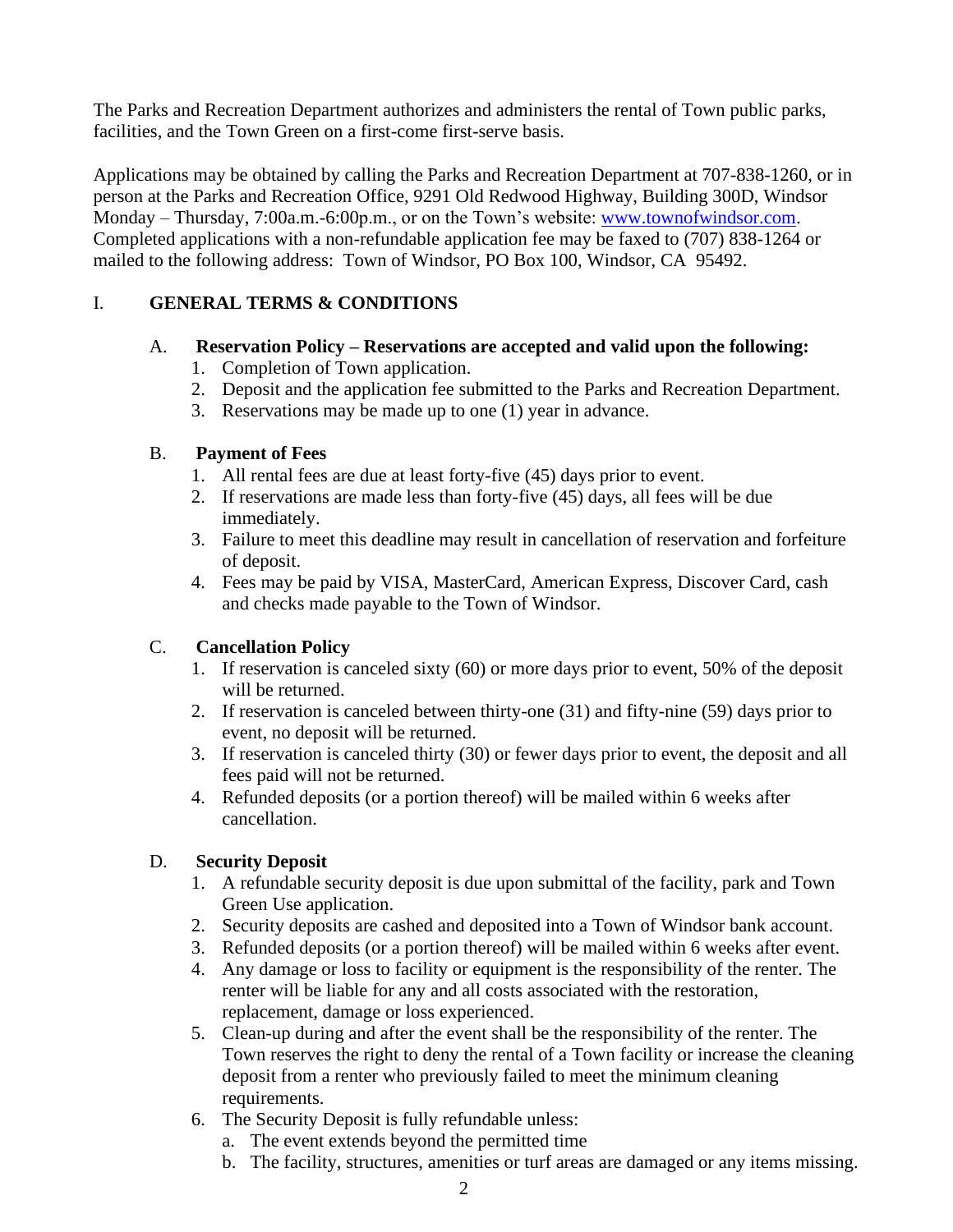- c. Vandalism fights, or improper conduct occurs.
- d. Police assistance is required.
- e. The facility or park is not returned to its original condition including:
	- Litter and other debris remains
	- Excess garbage and recycling items are not removed by the renters
	- Any Town equipment is missing or damaged
- 7. Charges due to one or more of the above will be taken from the security deposit.
- 8. Renter will be billed for any fees greater than the deposit.
- 9. If renter refuses or fails to pay billed balance, legal action will be taken; the renter will not be allowed to use Town facilities until full payment has been made.
- 10. Failure to adhere to the General Terms and Conditions may be cause for denial of a permit in the future.

#### E. **Approval of Application**

1. The Town of Windsor will issue a use permit / rental use contract in accordance with the policies contained herein, and only upon the return of a completed application. The Town reserves the right to cancel any permit / rental use contract.

#### F. **Responsibilities of Renters**

- 1. Renter is responsible for conduct of all participants, supervision of minors, damages and all fees due.
- 2. Renter and participants must agree to fully and promptly obey any and all lawful orders given by the Town of Windsor Parks and Recreation Department, Police Department, and/or Fire District.
- 3. If police assistance is required, the event will be terminated immediately, and the deposit will be forfeited.
- 4. Renters must restore all areas of the facility to the condition they were found, including the kitchen and restrooms.
- 5. Town facilities that are rented for public events are subject to "free speech" participants. Renters should be familiar with laws that provide individuals and/or groups with the protected right to speak or express themselves freely in public. Section I, Q, 1 (Page 6) of this policy provides definitions and guidelines that will assist renters to be prepared to accommodate any "free speech" request or onset that may present itself.

## G. **Annual Public Activities**

- 1. Requests for annual events will be considered in accordance with this policy.
- 2. If an annual event is approved, one (1) security deposit will be held by the Town. The deposit will be refunded at the end of the rental period or anniversary date, whichever occurs first.
- 3. A new security deposit shall be required along with a newly completed application for the next rental period.
- 4. Any group, organization, or individual who establishes an annual public activity on a specific date in any of the Town's facilities (with the exception of the Town Green), shall have the first opportunity to reserve the same date for the following year. The Town Green may only be rented by non-profit organizations. If a group or organization has not submitted an application within one month after the close of the rental period, that date will become open and available for reservation by any other interested group or individual.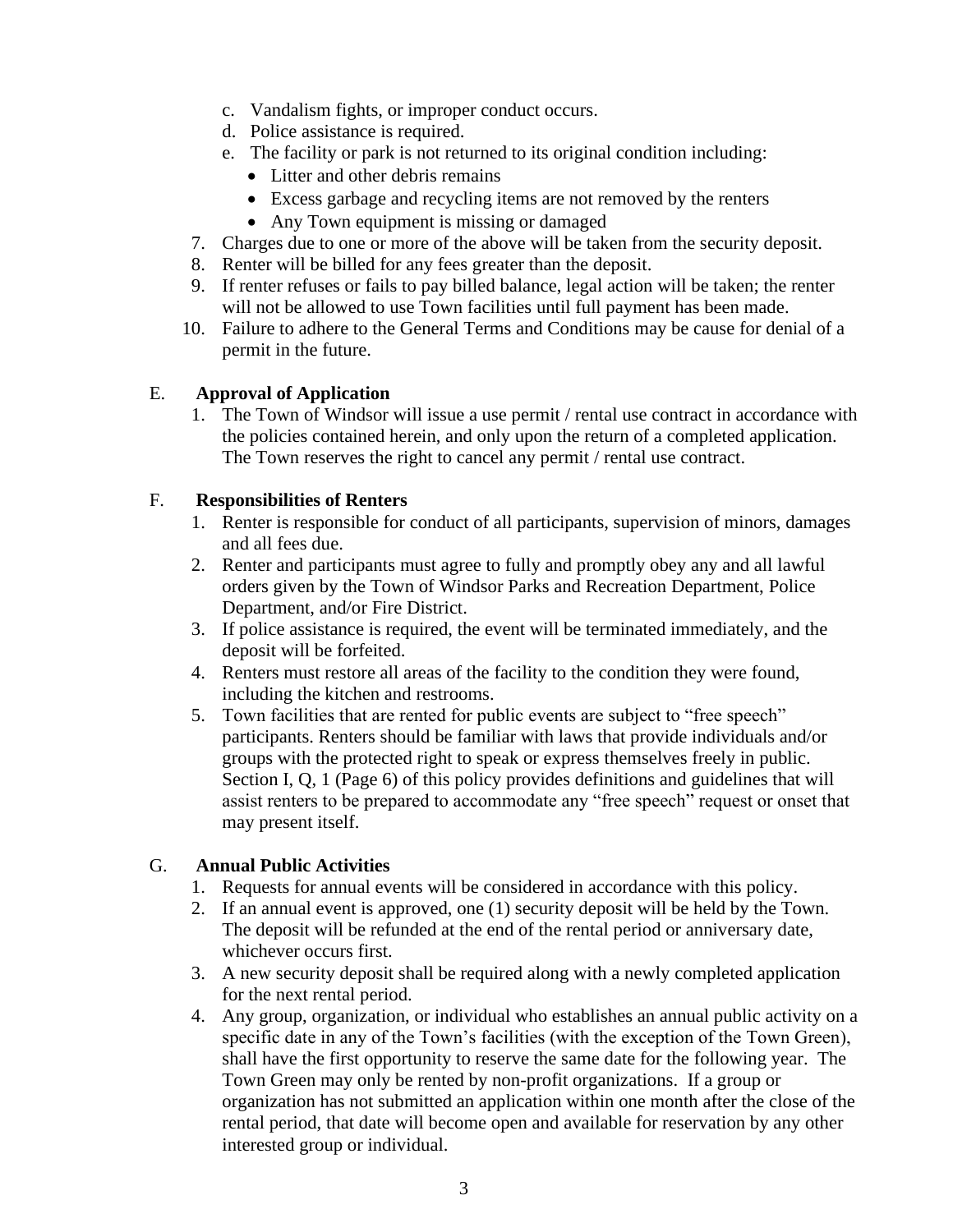# H. **Ongoing Facility Use**

- 1. Requests for ongoing facility use, such as consecutive days or weeks (i.e. Tuesday movie series) will be considered in accordance with this policy.
- 2. If ongoing use is approved, one (1) security deposit will be held on account with the Town for renters with regularly scheduled events. The deposit will be refunded at the end of the year's rental period.
- 3. A new security deposit shall be required along with a newly completed application for the next rental period

#### I. **Fundraising Activities**

- 1. Fundraising events will be reviewed in accordance with this policy.
- 2. For Town Green regulations, refer see page 24 27 of this document.

#### J. **Insurance**

- 1. Depending on the level of risk of the activity or event, the renter shall be required to acquire insurance. Insurance certificates naming the Town of Windsor as additionally insured and all necessary endorsements must be submitted to Town of Windsor forty-five (45) days prior to event.
- 2. Minimum coverage required is \$1,000,000 in general liability pending determination of risk by the Town's Risk Manager. Vendors that are participating in an event, such as caterers, decorators and/or security companies will be required to carry the minimum required insurance designated by the Town of Windsor.
- 3. For insurance information on alcohol sales and consumption, refer to individual policies in this document - Facilities: pg. 9, Parks: pg. 18, Town Green: pg. 25

## K. **Security Guards and Chaperones**

1. For security regulations and requirements, refer to the individual policies in the document - Facilities: pg. 9, Parks: pg. 18, Town Green: pg. 25

## L. **No Smoking – Municipal Code 3-20-115**

- 1. Smoking is prohibited in all Town parks including the Town Green. Municipal Code 3-20-115
- 2. The No Smoking Law includes gardens, playgrounds, picnic and barbeque areas, sporting facilities including bleachers, dugouts, ball fields, tennis courts, swimming pools and surrounding areas, walking, running, biking and nature trails. Municipal Code 3-20-110
- 3. Smoking is prohibited in all Town buildings and at least 20 feet from any building entrance, exit, vent or opening. Municipal Code 3-10-120

#### M. **Alcoholic Beverages Sale and Consumption**

1. For information on alcohol sales and consumption, refer to individual policies in this document - Facilities: pg. 9, Parks: pg. 18, Town Green: pg. 25

#### N. **Failure to Comply**

1. Failure to comply with the General Terms and Conditions may be cause for cancellation of the use permit / rental use contract and/or an increase in the security deposit, and /or barring of future activities at the Town of Windsor facilities, parks and the Town Green.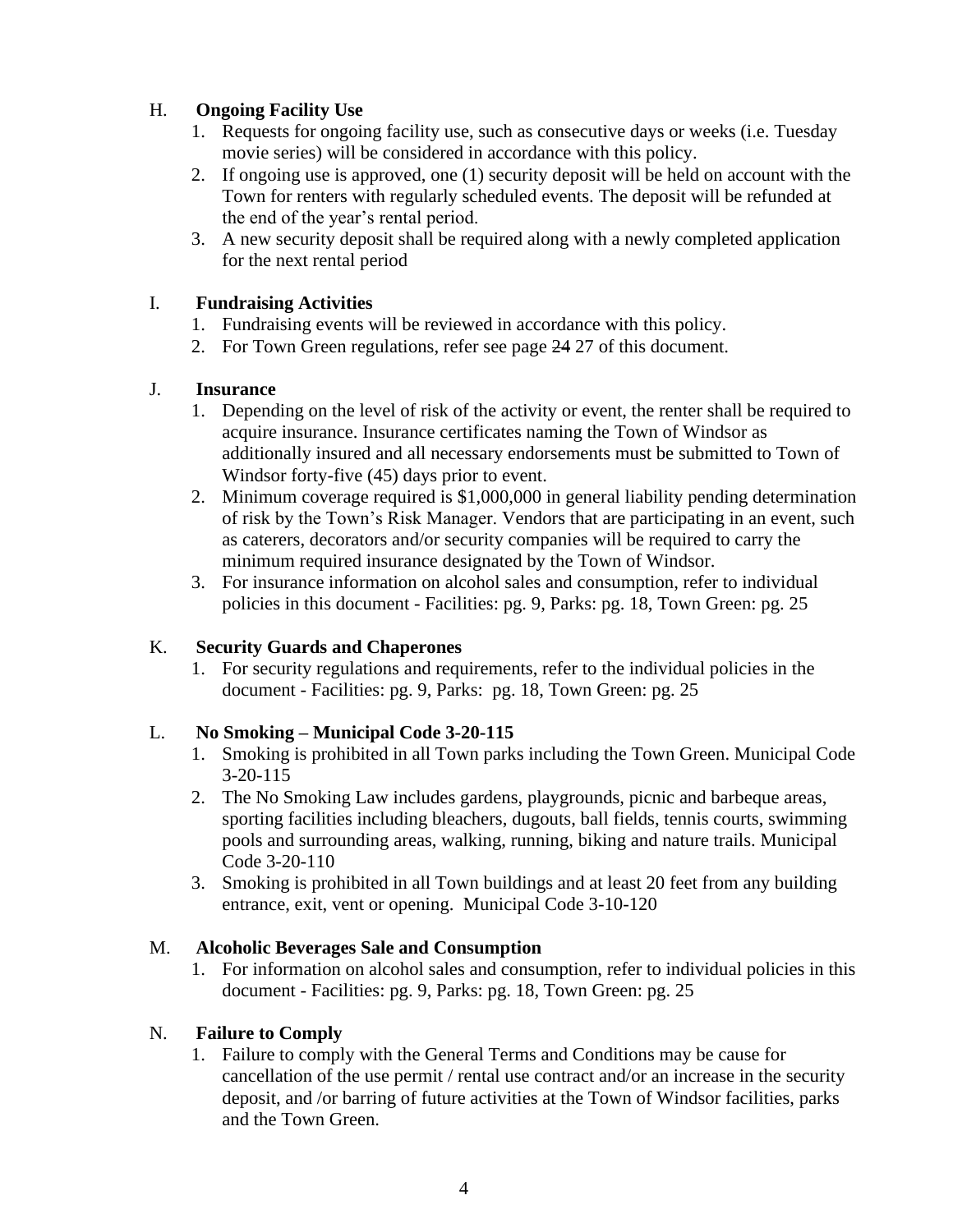## O. **Use Permit / Rental Use Contract Revocation or Denial**

- 1. The Town of Windsor reserves the right to revoke or withhold use permits / rental use contracts at any time for any reason the Town deems necessary, including:
	- Failure to adhere to policies and rules, regulations or ordinances of the Town of Windsor
	- Fights, vandalism, or improper conduct
	- Advertising an event before approval of application
	- Exceeding building capacity
	- Giving incomplete or incorrect information regarding the nature of the event or number of participants
	- Not being in possession of use permit and/or licenses
	- The amount of alcohol served at an event exceeds the amount approved
- 2. Cancellation of an event for any of the above reasons, will forfeit all fees and/or deposit.
- 3. The Town of Windsor reserves the right to deny a use permit for the following reasons:
	- The facility is not available for the date(s) requested
	- There is a conflict in scheduling with other events and/or activities
	- The facilities are being renovated or repaired (including field restorations)
	- The site being requested is not compatible with the event and/or activity (i.e. noise restrictions, time restrictions)
	- There are not sufficient resources (staff or equipment) for the event and/or activity
- 4. The Town of Windsor reserves the right to revoke or deny a use permit when facility is deemed necessary for any emergency or Town purposes, in which case all fees and deposit will be returned.

# P. **Appeals, Suspension of Rules**

- 1. The use of facilities, parks and the Town Green is administered by the Town of Windsor Parks and Recreation Department. The Department may, for good cause, suspend the rules contained herein and/or develop additional rules governing use. In the event of an appeal of an administrative decision regarding use or policy, the appeal shall be filed in writing, clearly stating the reasons for the appeal. Such appeal may not be made more than thirty (30) days after the decision is being made has been rendered. The applicant shall be given reasonable opportunity to be heard and present evidence to Town staff in writing. Town staff shall review all materials submitted by applicant. Decisions of the Town staff shall be in writing and shall be delivered to the applicant either in person or by mailing to the address stated on the rental application. Town staff decisions are final. Should no decision be rendered within seven (7) days after the filing of the appeal, the appeal is denied unless time is extended by action of the Town staff. In the interest of all parties, it is the intent of the Town that appeals of administrative decisions be resolved at the lowest possible level and shall be processed by the following Town staff in the order indicated until resolved:
	- Recreation Division Manager
	- Parks and Recreation Director
	- Town Manager
- 2. No appeal will be valid until it has been submitted and considered in the above-listed order.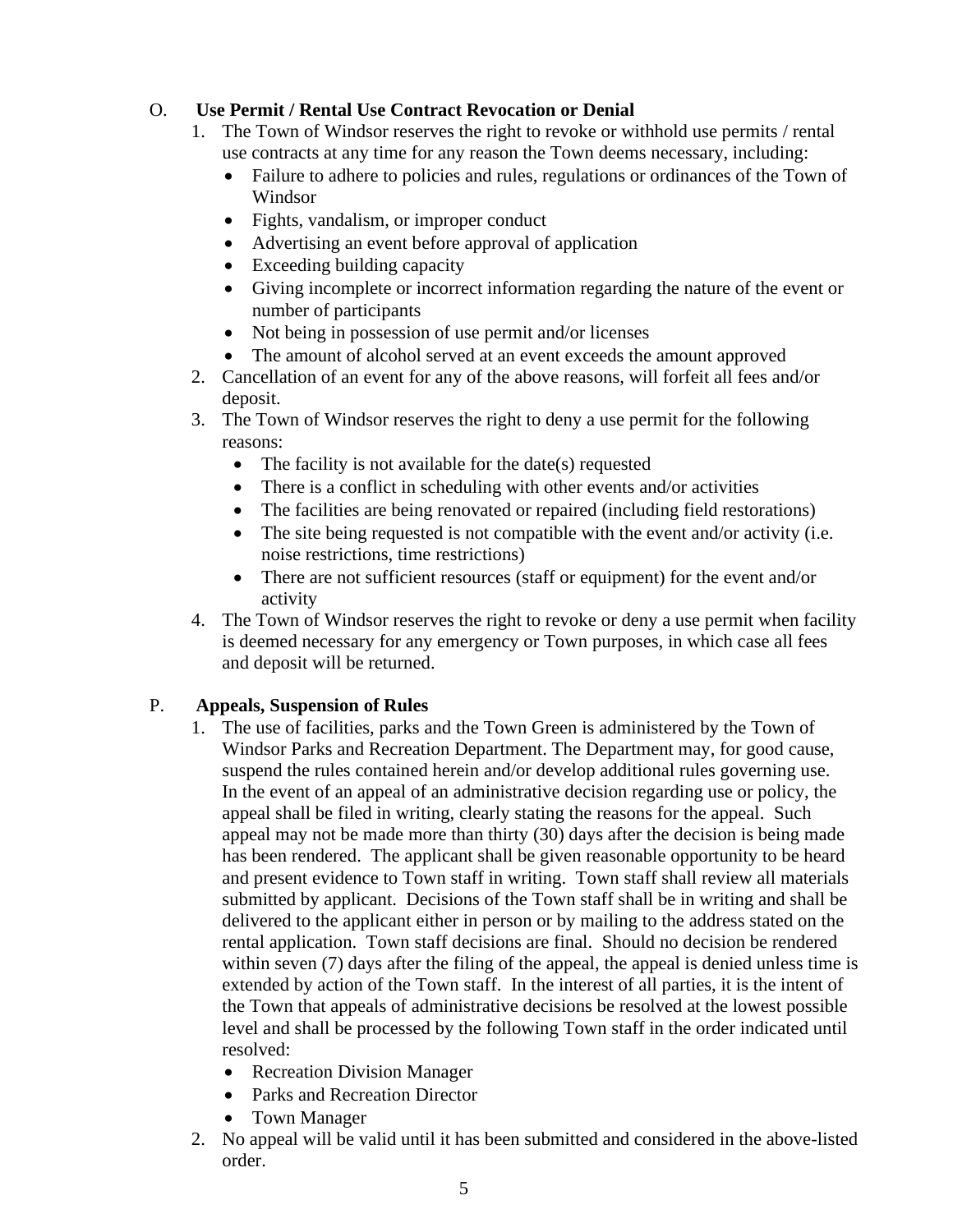#### Q. **Accommodations for Freedom of Speech**

#### 1. **Free Speech**

a. Event organizers should be prepared to accommodate individuals and/or groups that wish to speak or express themselves freely in public.

#### Definition per Wikipedia

**Freedom of speech** is the freedom to speak freely without [censorship.](http://en.wikipedia.org/wiki/Censorship) The term **freedom of expression** is sometimes used synonymously, but includes any act of seeking, receiving and imparting information or ideas, regardless of the medium used. In practice, the right to freedom of speech is not absolute in any country and the right is commonly subject to limitations, such as on [libel,](http://en.wikipedia.org/wiki/Libel) [slander,](http://en.wikipedia.org/wiki/Slander) [obscenity,](http://en.wikipedia.org/wiki/Obscenity) [incitement](http://en.wikipedia.org/wiki/Incitement) to commit a crime, etc. The right to freedom of expression is recognized as a human right under Article 19 of the [Universal Declaration of Human Rights](http://en.wikipedia.org/wiki/Universal_Declaration_of_Human_Rights) and recognized in [international human](http://en.wikipedia.org/wiki/International_human_rights_law)  [rights law](http://en.wikipedia.org/wiki/International_human_rights_law) in the [International Covenant on Civil and Political Rights](http://en.wikipedia.org/wiki/International_Covenant_on_Civil_and_Political_Rights) (ICCPR). Article 19 of the ICCPR states that "[e]veryone shall have the right to hold opinions without interference" and "everyone shall have the right to freedom of expression; this right shall include freedom to seek, receive and impart information and ideas of all kinds, regardless of frontiers, either orally, in writing or in print, in the form of art, or through any other media of his choice". Article 19 goes on to say that the exercise of these rights carries "special duties and [responsibilities"](http://en.wikipedia.org/wiki/Moral_responsibility) and may "therefore be subject to certain restrictions" when necessary "[f]or respect of the rights or reputation of others" or "[f]or the protection of national security or of public order (order public), or of public health or morals".  $[1][2]$  $[1][2]$ 

**"Freedom of speech in the United States** is protected by the [First Amendment](http://en.wikipedia.org/wiki/First_Amendment_to_the_United_States_Constitution) to the [United States Constitution](http://en.wikipedia.org/wiki/United_States_Constitution) and by many state constitutions and state and federal laws, with the exception of [obscenity,](http://en.wikipedia.org/wiki/Obscenity) [defamation,](http://en.wikipedia.org/wiki/Defamation) incitement to [riot,](http://en.wikipedia.org/wiki/Riot) and [fighting](http://en.wikipedia.org/wiki/Fighting_words)  [words,](http://en.wikipedia.org/wiki/Fighting_words) as well as harassment, privileged communications, trade secrets, classified material, copyright, patents, military conduct, commercial speech such as [advertising,](http://en.wikipedia.org/wiki/Advertising) and time, place and manner restrictions."

- b. Event organizers should approach those invoking their right to speak or express themselves freely in a polite manner, encouraging them to utilize a designated area for the purpose of "free speech." While a recommended area is located in the Bosque next to the Rainbow Snoopy statue, event organizers may propose an alternative location due to varying event layouts.
- c. Organizers should be aware that a speaker or speakers may prefer a different location and have the right to position themselves where they want. In the spirit of cooperation, it is recommended that the event organizers "work with" the speakers to find a mutually agreed upon location.
- d. Speakers may not violate Town Policies related to solicitation. See Section IV, C, 13, c. (Page 26)
- e. Speakers may not violate the following Section 5-5-245 of the Town's Municipal Code:

"No person shall use threatening, abusive, boisterous, insulting or indecent language or make indecent gestures in the park, nor shall any person conduct or participate in a disorderly assemblage."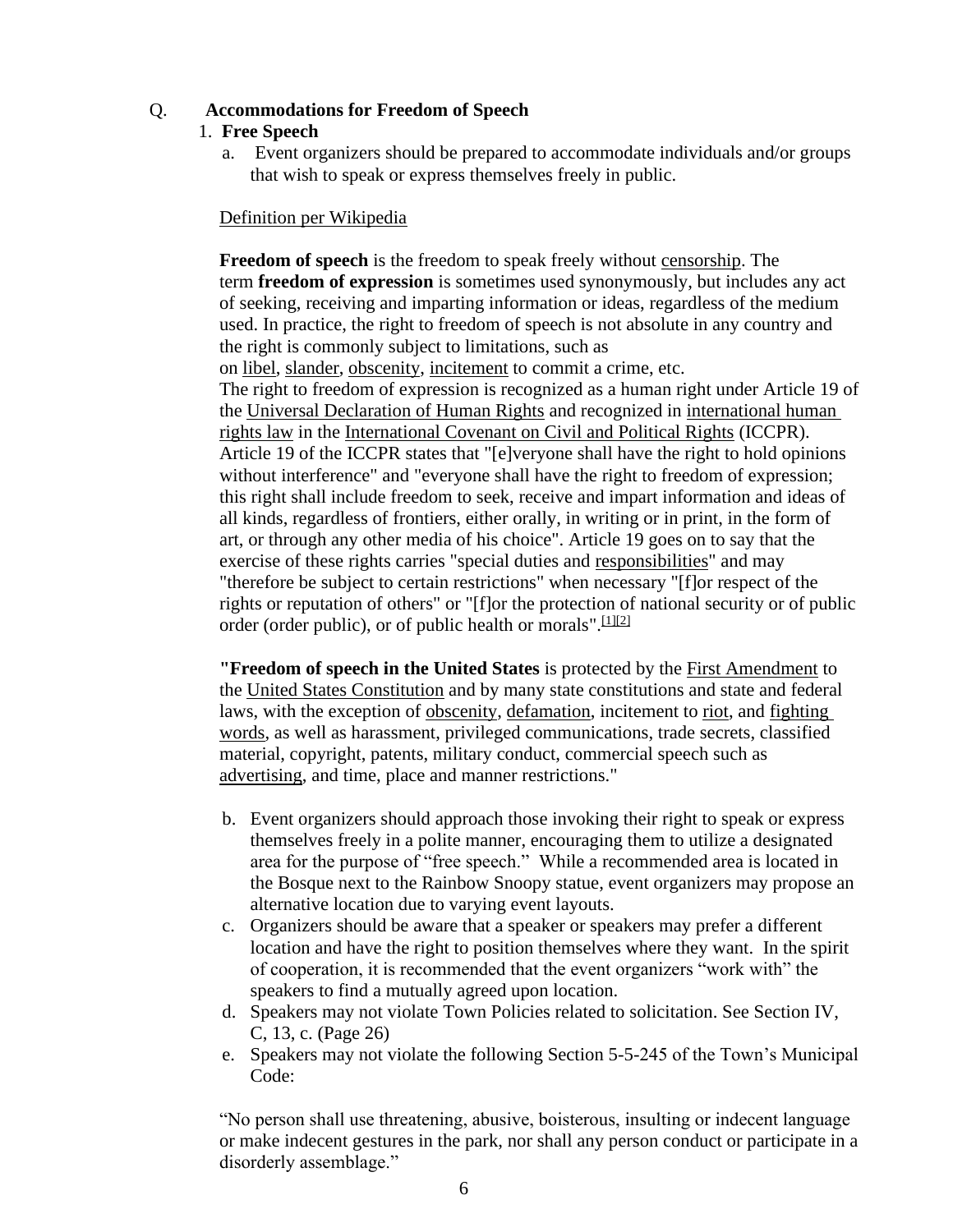f. If those participating in "free speech" violate the above regulations or interfere, event organizers are encouraged too contact the Windsor Police for assistance.

## R. **Electronic Banner Display Program Policy**

The Town of Windsor E-banner display at Exchange Bank is intended to serve as a limited public forum for non-commercial messages in accordance with this E-banner Display Policy.

- 1. E-banner display program is offered to non-profit organizations holding a 501(c) (3) status.
- 2. E-banners are displayed to publicize local cultural, recreational, educational and social services, programs or other special events open to the general public that are of interest to the Town of Windsor and its residents.
- 3. The Town of Windsor reserves the right to decline an application that does not meet the stated intent and criteria of this E-banner Display Policy.
- 4. Applications are considered on a first-come, first-served basis.
- 5. One slide is limited to four lines of 20 characters, including spaces, to create a clear and concise message.
- 6. Display period options: 1-2 weeks, 3-4 weeks: from Monday, to Sunday.
- 7. The application fee is \$64 for up to the first 2 weeks of display and is due upon receipt of the E-banner application.
- 8. Approved E-banners may be displayed for up to twenty-eight (28) continuous days, from Monday to Sunday.
- 9. For an additional consecutive slide pertaining to the first message slide, an additional fee of \$64 will be charged.
- 10. An additional 2-week posting with a maximum of 4 weeks is acceptable, also with an additional fee of \$64.
- 11. Applications may be submitted up to twelve (12) months before the scheduled event, program or service and no less than fourteen (14) days prior to the requested scheduled date. Banner applications submitted less than fourteen (14) days prior to the posting date will not be accepted. No exceptions will be made to this regulation.
- 12. E-banners containing a website address will require a copy of website information submitted with the application.
- 13. Information about the event displayed on the banner may be placed on the Parks and Recreation Calendar of the Town of Windsor or Windsor Chamber of Commerce websites at the discretion of either party.
- 14. A maximum of ten (10) single banner messages can be displayed at one time. This may include five "paid" application banner messages, four (4) Town or "co-sponsored" messages and one (1) internal message for important last minute Town or emergency postings.
- 15. The following agencies are considered co-sponsors or partners with the Town of Windsor and therefore are not required to pay the application fee: Windsor Unified School District, Windsor Library, Windsor Garden Club, County of Sonoma, Fire District, Sonoma County Animal Control (via Police Department) and the Parks and Recreation Foundation (via Parks and Recreation Department).
- 16. Final approval of an application or co-sponsor/partner designation of applicant is made at the discretion of the Town Manager or designee (Parks and Recreation Director).
- 17. In the event of more requests than allowable banner messages, the Town reserves the right to determine first priority of displays.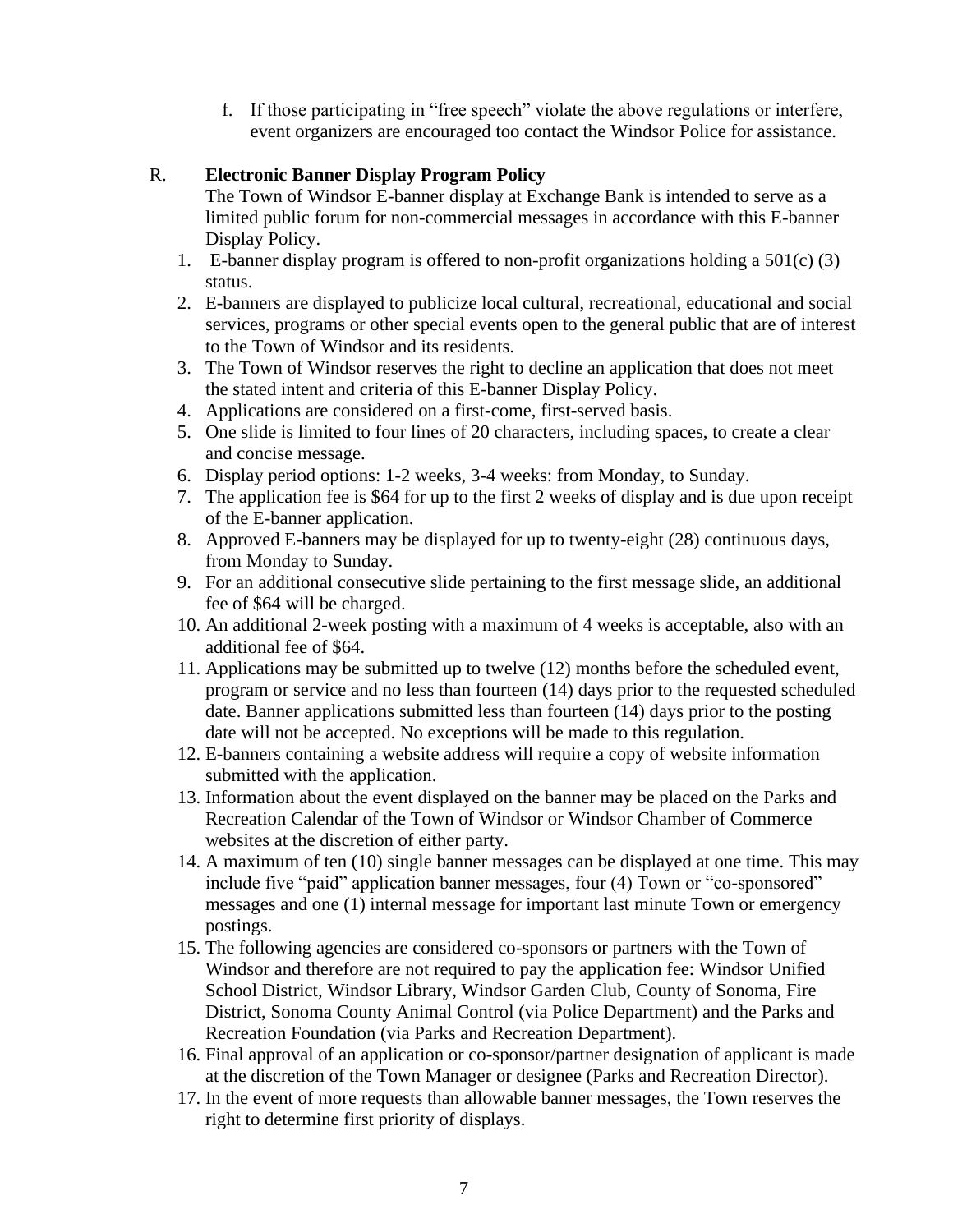## II. **FACILITIES**

#### A. **Introduction and Facility Descriptions**

The Town facilities described below are available for rental to individuals and organizations. The Community Center, Huerta Gymnasium and Bluebird Center may accommodate large events such as wedding receptions, anniversary parties, birthday parties, and other special occasions. The Senior Recreation Center offers a more intimate setting for smaller gatherings.

**WINDSOR COMMUNITY CENTER** (6,593 square feet)

901 Adele Drive, Windsor, CA 95492

- Elsbree/Renee Rooms capacity: 380 people assembly/dance or 180 people dining with stage area
- Elsbree Hall capacity: 285 people assembly/dance and 135 people dining with stage area
- Renee Room capacity: 95 people assembly/dance and 45 people dining, does not include stage
- Kitchen facility
- Patio area

#### **HUERTA GYMNASIUM** (4,588 square feet)

9291 Old Redwood Highway, Building 200, Windsor, CA 95492

- Gymnasium capacity: 655 people assembly/dance or 306 people dining
- Kitchen facility

## **BLUEBIRD CENTER** (2,400 square feet)

15 Bluebird Drive, Windsor, CA 95492

• Meeting room capacity: 168 people assembly or 96 people dining

## **WINDSOR SENIOR RECREATION CENTER** (1,814 square feet)

9231 Foxwood Drive, Windsor, CA 95492

- Large Room capacity: 183 people assembly or 93 people dining
- Small Room capacity: 30 people assembly or 15 people dining
- Swimming pool and Jacuzzi
- Warming kitchen

#### **TOWN HALL COUNCIL CHAMBERS**

9291 Old Redwood Highway, Building 400, Windsor, CA 95492

- Meeting Room capacity: 70 people assembly
- 1. **Facility Availability**

| • Community Center:                      |                                    |
|------------------------------------------|------------------------------------|
| Monday - Friday: subject to availability | Sat - Sun: 7:00 a.m. - 11:00 p.m.  |
| Huerta Gymnasium                         |                                    |
| Monday - Friday: subject to availability | Sat - Sun: 12:00 noon - 11:00 p.m. |
| <b>Senior Recreation Center</b>          |                                    |

- \*Monday Friday: subject to availability Sat Sun: 7:00 a.m. 8:00 p.m. \*Hours may be extended twelve times per month to 9:30 p.m.
- **Bluebird Center** Monday – Friday: subject to availability Sat – Sun:  $7:00$  a.m. –  $11:00$  p.m.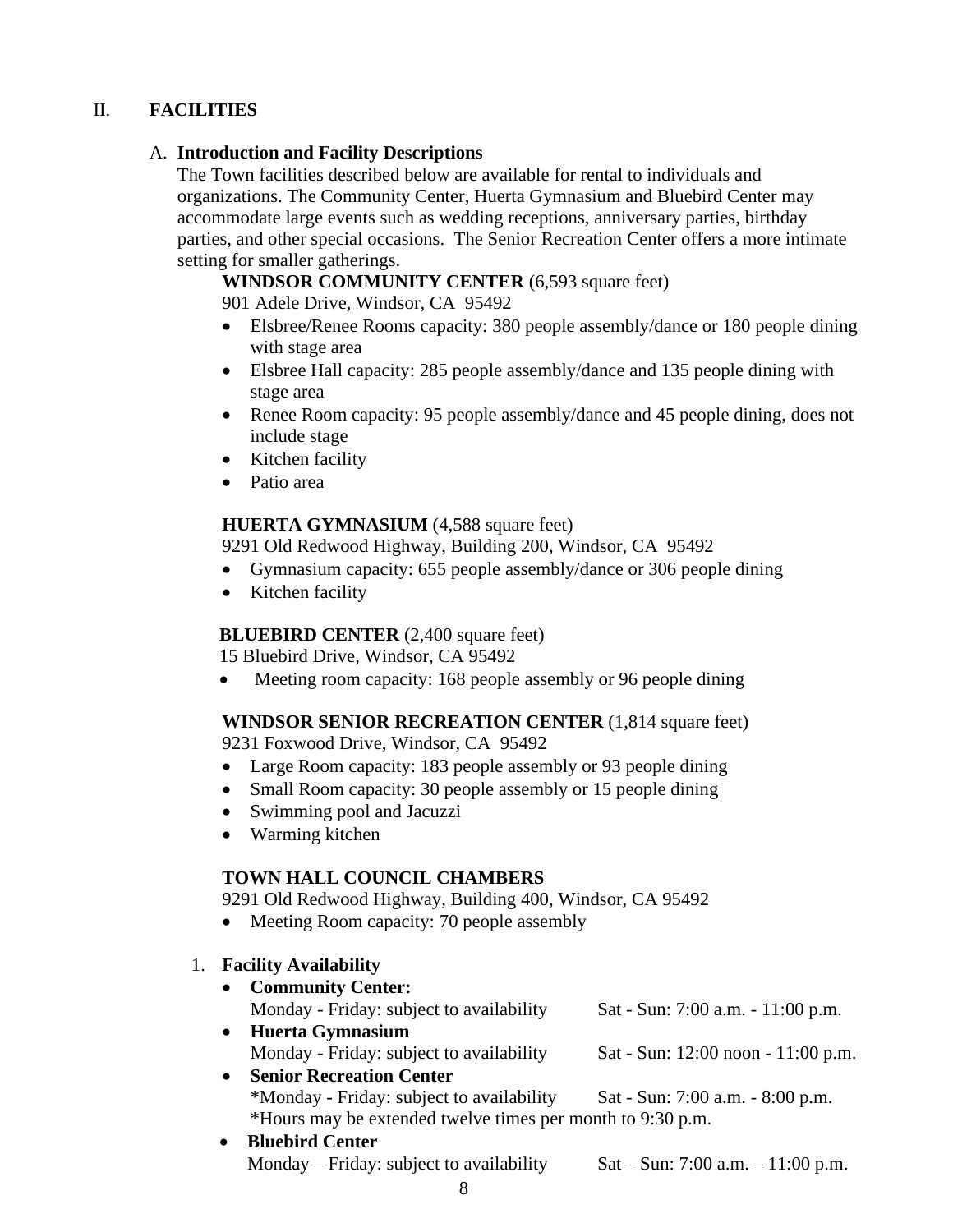# B. **Facility Use Regulations**

## 1. **Administrative Responsibility**

a. The Parks and Recreation Department authorizes and administers the rental of the Community Center, the Huerta Gymnasium, the Bluebird Center and the Senior Recreation Center in accordance with the general policy set forth. The General Terms and Conditions stated above apply to all facility use

# 2. **Facility Rental Hours**

- a. There is a 2-hour minimum.
- b. Events at the Community Center, Huerta Gym or Bluebird Center must end at 11:00p.m., with clean-up ending by 12:00a.m. (Midnight). Events at the Senior Recreation Center must end no later than 8:30p.m. with clean-up ending by 9:30p.m. (unless permitted until 10:00p.m.)
- c. Renter or designated contact person must be present for the entire rental period.
- d. Participants must adhere to hours set forth on rental contract.
- e. Reservation hours must include the time for set-up and clean-up.
- f. Multiple day rentals must be closed between midnight and 7:00 a.m.
- g. Event supplies and/or equipment at facilities prior to the set-up time designated on the rental contract cannot be delivered.
- h. All individuals associated with the event must vacate the facility by the indicated ending time listed on rental contract.
- i. To adjust hours for a rental contract, the renter must contact the Parks and Recreation Department. The Town of Windsor reserves the right to deny such changes.
- j. Town facilities are closed and not available to rent on observed holidays; January  $1^{st}$ , July  $4^{th}$ ; Thanksgiving Day and the day after Thanksgiving; December  $24<sup>th</sup>$ , December  $25<sup>th</sup>$ ; and December  $31<sup>st</sup>$ .

## 3. **Alcoholic Beverages Sale and Consumption (Beer and Wine Only)**

- a. The service or sale of alcohol is authorized in accordance with this Town policy. Town of Windsor reserves the right to limit quantities of alcoholic beverages. If the amount served exceeds amount approved, the event will be closed, and all fees will be forfeited.
- b. SERVICE OF ALCOHOL MUST END one (1) hour before the "event time" designated on the rental contract. This does not include time allotted for cleanup.
- c. Alcohol limits: one (1) keg of beer per one hundred (100) adults. Wine/Champagne is one (1) bottle per two (2) adults.
- d. Alcoholic beverages must be served in clear plastic cups and/or plastic flutes (no glass or polystyrene).
- e. Beer kegs must be placed on rubber mats to avoid damage to floor.
- f. The California Alcoholic Beverage Control (ABC) Requirements must be followed:
	- All groups selling alcoholic beverages must conform to all ABC rules and regulations and must obtain any and all permits required by the ABC.
	- Servers must complete the ABC training.
	- Copies of all ABC permits must be submitted to the Town of Windsor for approval.
- g. Liquor Liability Insurance of no less than \$1,000,000 and a Town Alcohol Permit are required.
- h. Requirements for security guards/officers when alcohol is being served in facilities see below.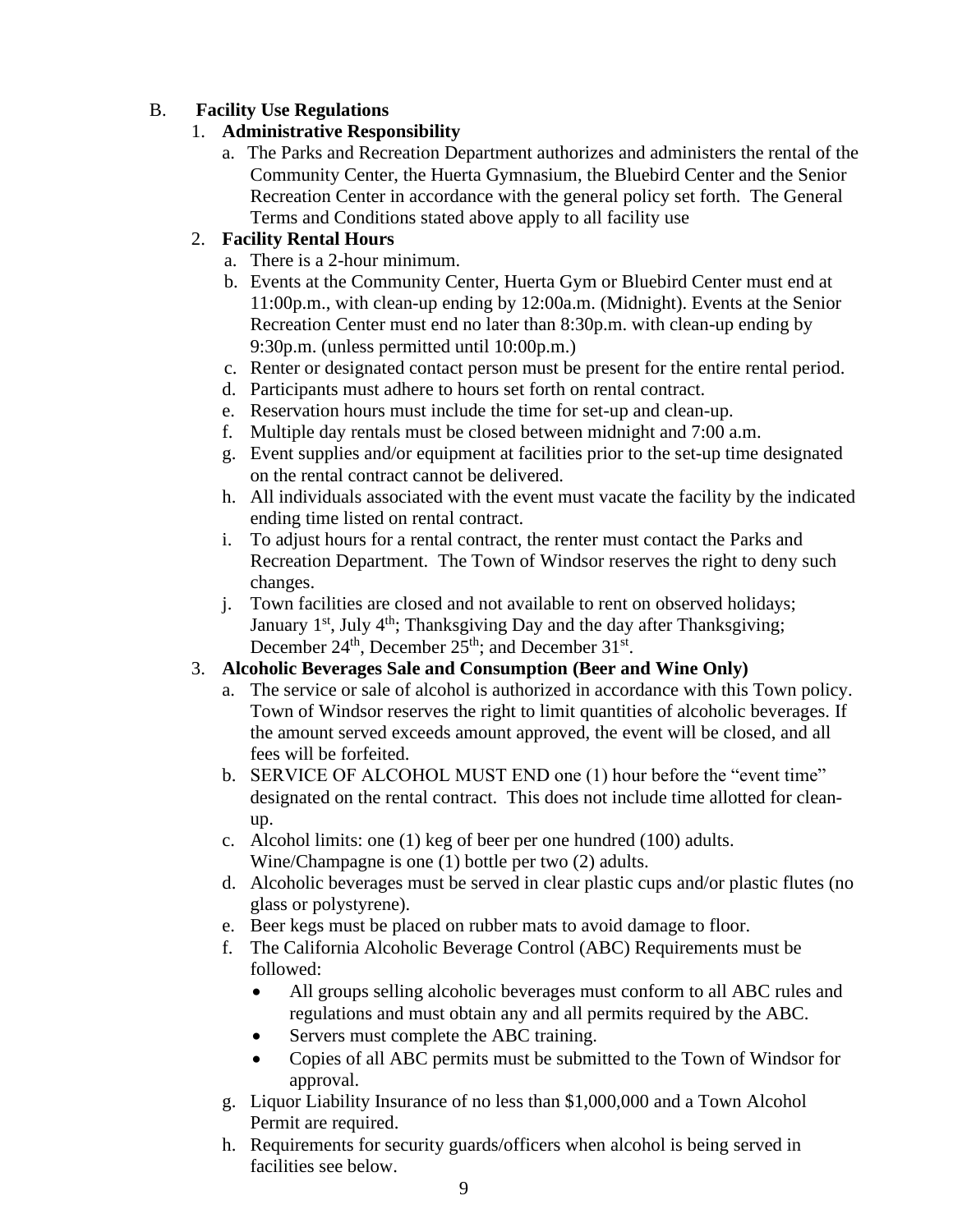# 4. **Security Guards/Police Officers**

- a. Renter may be required to provide security guards at an event. The Windsor Parks and Recreation Department will make a determination based on the standards used by the Police Department to determine the security requirements of the activity or event.
- b. At an event where alcohol is being served, the ratio for security guards must be one (1) guard to fifty (50) participants.
- c. In the event security guards are required, the renter shall use a valid licensed security company. The renter must provide a copy of the security contract thirty (30) days prior to the event.
- d. Windsor Parks and Recreation Department may require assigned police officers to an event.
- e. Renter will pay the cost of security guards and/or police officers directly. This cost is incurred by the renter.
- f. Security guards and/or police officers must be present at the event the entire time guests are present.
- g. Security guards and/or police officers must be in uniform and are responsible for patrolling premises.
- h. Overnight security may be required for multiple-day events.

# 5. **Youth Event Chaperones**

- a. Adult chaperones are required for youth activities. A list of these chaperones must be submitted to the Parks and Recreation Department at least ten (10) working days prior to event. This list must include phone numbers for all chaperones.
- b. Security guards and/or police officers may be required at renter's expense.

# 6. **Additional Charges**

- a. Penalty fees will be charged for any time beyond permitted hours. The penalty fee is equal to 1.5 times the hourly rate charged in half hour increments.
- b. An administrative transfer fee of \$33 will be assessed each time an authorized change is made to the date or location of the rental.
- c. The Security Deposit is fully refundable unless:
	- The event extends beyond the permitted time
	- The facility, structures, amenities or turf areas are damaged or any items missing.
	- Vandalism, fights, or improper conduct occurs
	- Police assistance is required
	- The facility or park is not returned to its original condition including:
	- Litter and other debris remain
	- Excess garbage and recycling items are not removed by the renters
	- Any Town equipment is missing or damaged
- d. Charges due to one or more of the above will be taken from the security deposit.
- e. Renter will be billed for any fees greater than the deposit.
- f. If renter refuses or fails to pay billed balance, legal action will be taken; the renter may be barred of future uses at facilities.

# 7. **Kitchen**

- a. Kitchen rental includes use of the stove, oven, refrigerator, freezer, dishwasher and sink according to all manufacturers' instructions (provided).
- b. All other equipment and/or supplies must be provided by the renter or caterer.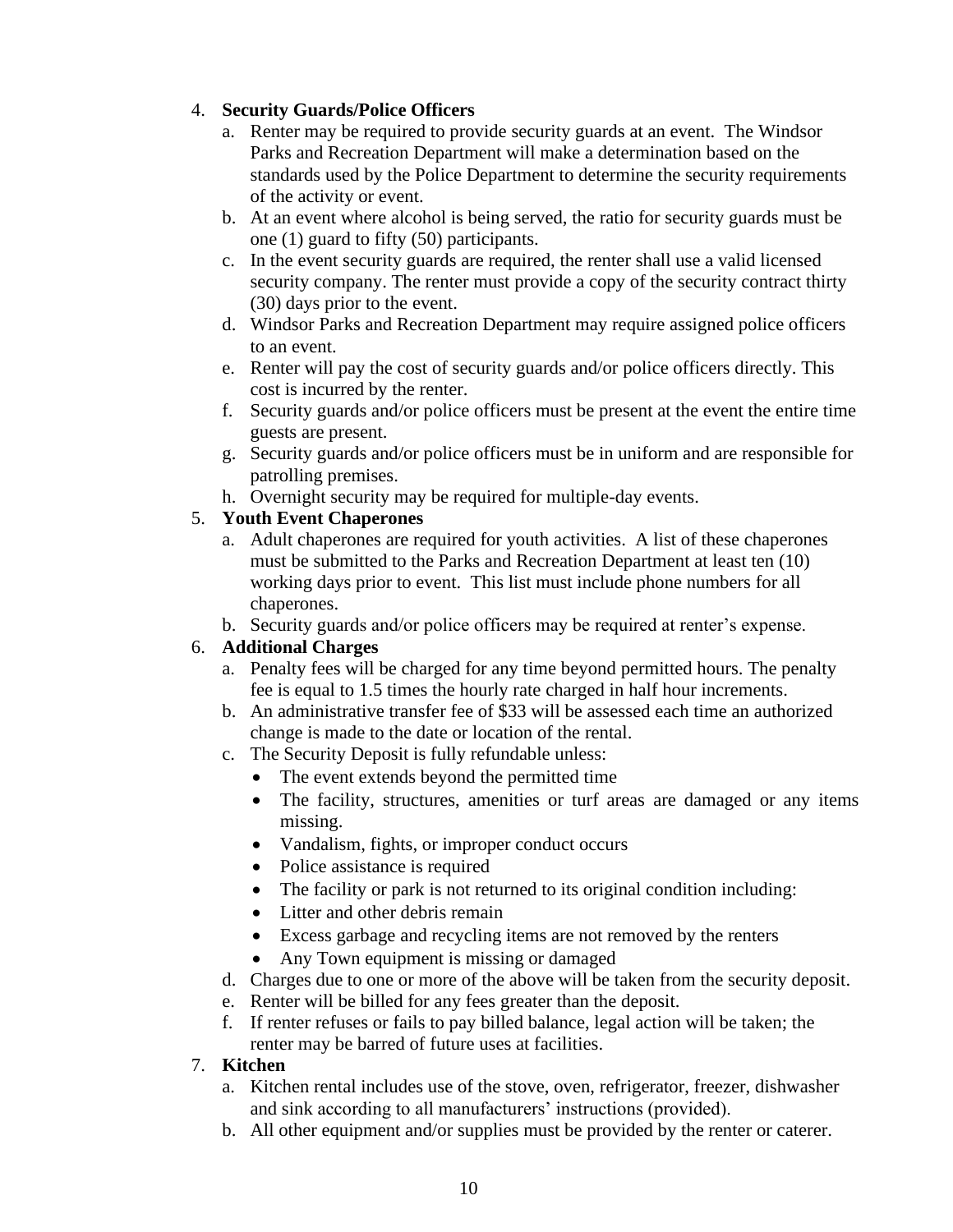- c. All equipment must be removed by the designated clean up time indicated on the rental contract.
- d. Kitchen must be restored to its original condition.
- e. The Town of Windsor is not responsible for loss or damage of personal property.

## 8. **Decorations**

- a. No staples, tacks or nails are allowed on the walls or other fixtures.
- b. No fog machines.
- c. All set-up and take down of decorations are the responsibility of the renter.
- d. Decorations may only be attached with drafting tape.
- e. Helium balloons must be anchored and removed after event.
- f. Use of lit candles must be pre-approved by Parks and Recreation Department.
- g. Some decorations may require fire-proofing.

# 9. **Janitorial**

- a. An assigned facility attendant will provide a cleaning checklist for review with renters at the beginning and end of the rental period.
- b. Rentals lasting 4 or more hours with 100 people or more in attendance will incur and additional cleaning fee of \$98.
- c. Should additional cleaning be required after use, funds will be taken from the security deposit at a rate of \$98/per hour. If the charge for the required cleaning exceeds security deposit, the renter will be billed the balance.

# 10. **Facility Attendant**

- a. A Town facility attendant will be on duty during all events.
- b. At the discretion of the Parks and Recreation Department, a second facility attendant may be required at the rate of \$37 per hour billed to the renter.
- c. Town staff is authorized to close an event for renter's failure to comply with Town of Windsor Facility Regulations and General Terms and Conditions.

# 11. **Use of Equipment**

- a. Equipment provided to the renters includes available tables and chairs.
- b. Equipment will not be loaned or removed from Town facilities except by Town staff when needed for Town events.
- c. All equipment is to be set-up by a facility attendant. This includes set-up and take down of tables and chairs, and operation of heating/cooling system, and/or theatrical lighting system.

# 12. **Amplified Sound**

- a. Amplified sound will be permitted in Windsor facilities with approval.
- b. Sound must be turned down at the request of the Facility Attendant on duty. Failure to comply may result in termination of the event and closure of the facility. Noise Ordinance: Title XVII, Zoning Article 3, Chapter 27.20

# 13. **Parking**

- a. Parking is available on site at each facility.
- b. Parking regulations must be followed at all times.

# 14. **Senior Recreation Center Exceptions**

- a. Restricted use of this facility is pursuant to the Windsor Senior Recreation Center Agreement.
- b. Prerecorded music or a public announcement system is allowed at the Windsor Senior Recreation Center subject to noise ordinance restrictions. Live music and/or DJ's are not permitted due to noise ordinance restrictions.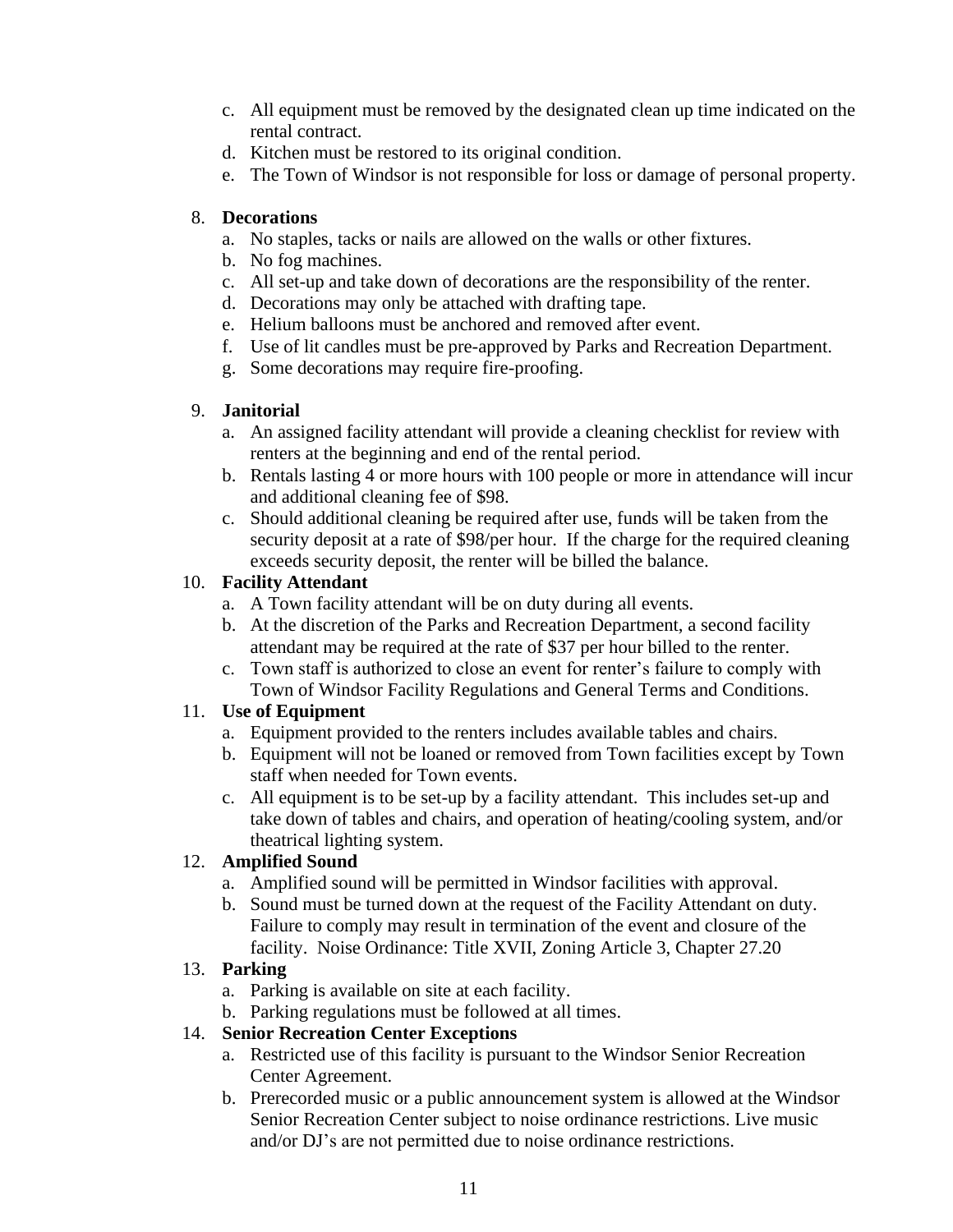# C. **Fee Schedule Categories**

#### 1. **Resident Non-Profit:**

- a. Resident non-profit organizations are organizations which have an IRS Code 501(c) determination letter.
- b. Resident non-profit organizations receive a discount when the organization has a membership of at least 60% Windsor residents and a Windsor address.
- c. Government agencies fall under this classification for the purpose of determining rates and fees.

#### 2. **Resident Private/Business:**

- a. Applicant lives within the Town of Windsor limits.
- b. Proof of residency in the form of a current utility bill is required.
- c. There is no admission is charged at the event.

#### 3. **Non-Resident Private/Business**/**Non-Profit:**

- a. Applicant does not live within Town of Windsor limits.
- b. There is no admission is charged at the event.
- c. Organizations must have an IRS Code 501(c) determination letter.

#### D. **Fee Schedule**

#### 1. **Application Fee**

a. A non-refundable application fee of **\$51** is due upon submittal of Facility Use Application.

#### 2. **Kitchen Use Fees**

a. Kitchen rentals in conjunction with a facility rental is a flat fee (see fee schedule for rates). A "warming kitchen" is available at Windsor Senior Recreation Center in conjunction with facility rental for a flat fee (see fee schedule for rates).

#### **Deposit Information**

| Category             | <b>No Alcohol Served/Sold</b> | <b>Alcohol Served/Sold</b> | <b>Application Fee</b> |
|----------------------|-------------------------------|----------------------------|------------------------|
| General              | \$300                         | \$500                      | \$51 non-refundable    |
| Non-Profit           | \$100                         | \$300                      | \$51 non-refundable    |
| <b>Organizations</b> |                               |                            |                        |

#### **Hourly Rental Fees Windsor Community Center**

| Category                    | <b>Elsbree</b> | <b>Renee</b> | Els./Ren     | <b>Kitchen with</b>    |
|-----------------------------|----------------|--------------|--------------|------------------------|
|                             | <b>Hall</b>    | <b>Room</b>  | <b>Rooms</b> | <b>Facility Rental</b> |
| Resident                    | \$97           | \$79         | \$106        | \$207 flat fee         |
| Non-Profit                  |                |              |              |                        |
| Resident                    | \$108          | \$89         | \$118        | \$231 flat fee         |
| Private/Business            |                |              |              |                        |
| Non-Resident                | \$119          | \$97         | \$129        | \$254 flat fee         |
| Private/Business/Non-Profit |                |              |              |                        |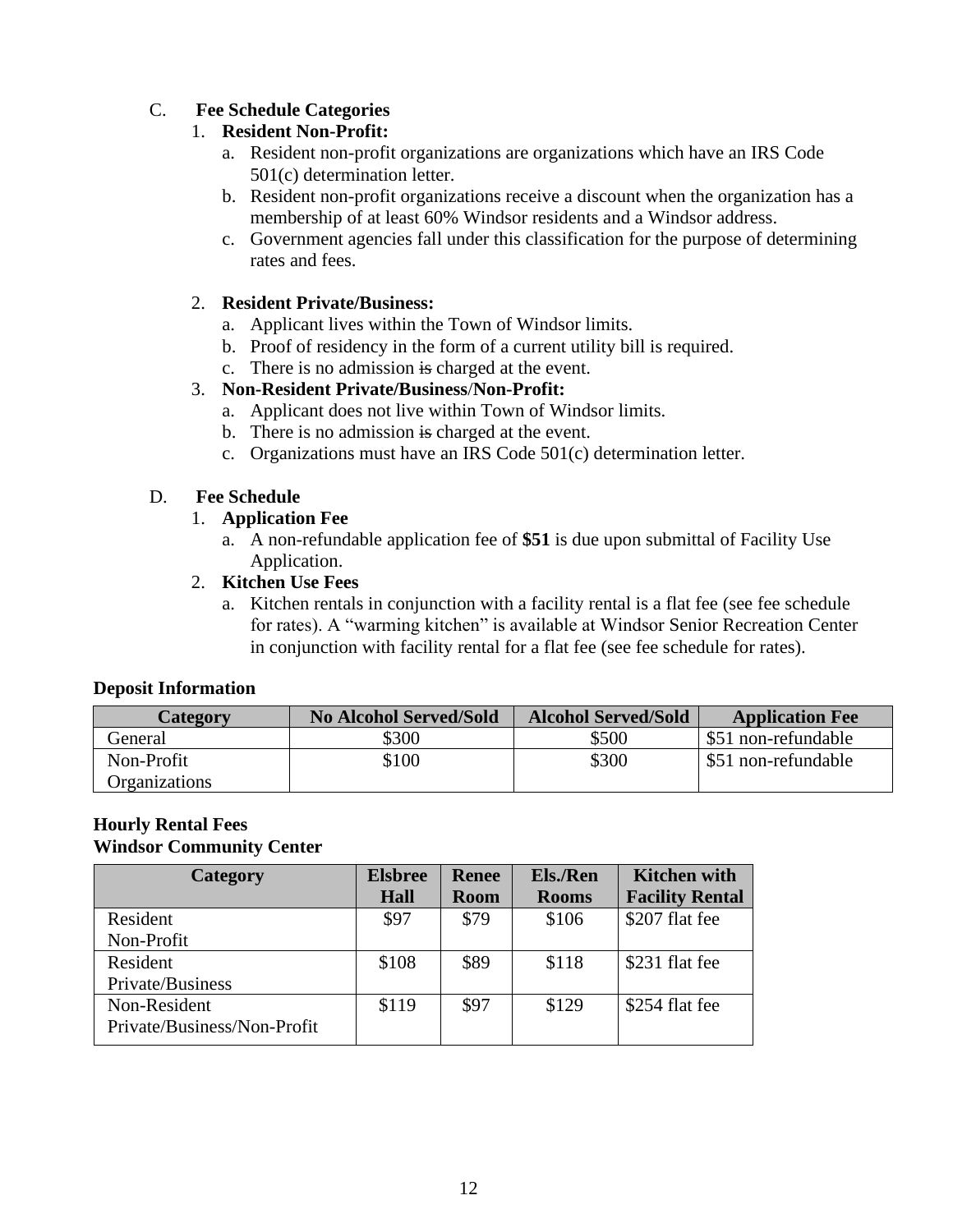# **Huerta Gymnasium**

| <b>Category</b>             | <b>Gymnasium</b> | <b>Kitchen w/ Facility</b> |
|-----------------------------|------------------|----------------------------|
|                             |                  | <b>Rental</b>              |
| Resident                    | \$106            | \$217 flat fee             |
| Non-Profit                  |                  |                            |
| Resident                    | \$118            | \$240 flat fee             |
| Private/Business            |                  |                            |
| Non-Resident                | \$129            | \$264 flat fee             |
| Private/Business/Non-Profit |                  |                            |

# **Windsor Senior Recreation Center**

| <b>Category</b>             | <b>Large Room</b> | <b>Small</b> | <b>Kitchen with Facility</b> |
|-----------------------------|-------------------|--------------|------------------------------|
|                             |                   | <b>Room</b>  |                              |
| Resident                    | \$71              | \$63         | \$104 flat fee               |
| Non-Profit                  |                   |              |                              |
| Resident                    | \$79              | \$69         | \$115 flat fee               |
| Private/Business            |                   |              |                              |
| Non-Resident                | \$86              | \$76         | \$126 flat fee               |
| Private/Business/Non-Profit |                   |              |                              |

# **Windsor Senior Recreation Center Outdoor Picnic Area**

| Category                    | <b>Hourly Fee</b> |
|-----------------------------|-------------------|
| Resident                    | \$50              |
| Non-Profit                  |                   |
| Resident                    | \$56              |
| Private/Business            |                   |
| Non-Resident                | \$61              |
| Private/Business/Non-Profit |                   |
| ∗                           |                   |

# **Bluebird Center**

| Category                    | <b>Large Room</b> |
|-----------------------------|-------------------|
| Resident                    | \$71              |
| Non-Profit                  |                   |
| Resident                    | \$79              |
| Private/Business            |                   |
| Non-Resident                | \$86              |
| Private/Business/Non-Profit |                   |

# **Council Chamber Rental Fee**

| <b>Category</b>            | <b>Hourly Fee</b> |
|----------------------------|-------------------|
| <b>Resident Non-Profit</b> | \$63              |
| <b>Resident Business</b>   | \$69              |
| Non-Resident               | \$76              |
| Business/Non-Profit        |                   |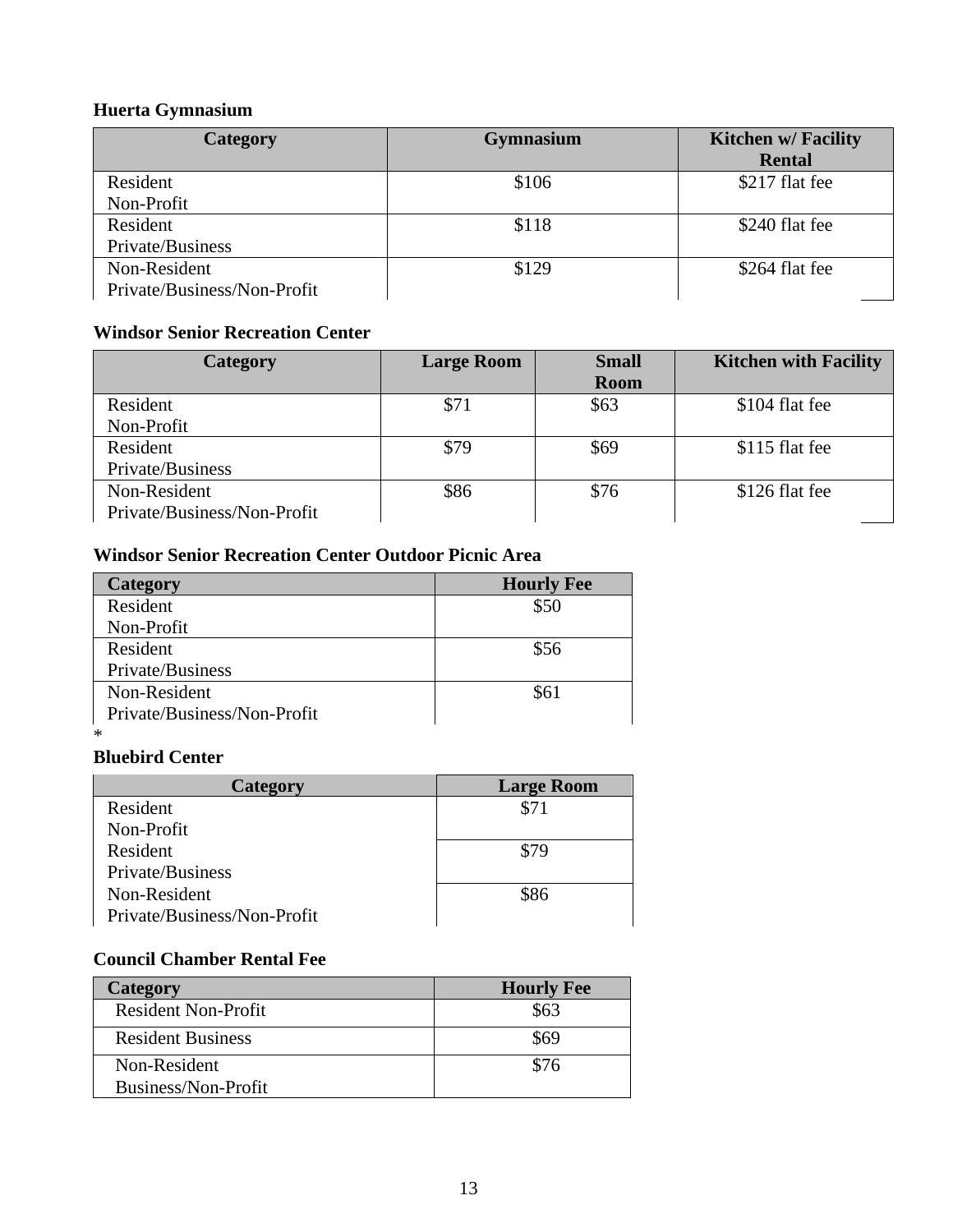#### **Additional Fees**

| Category                                  | Fee              |
|-------------------------------------------|------------------|
| <b>Event Rehearsal Fee</b>                | \$65/per hour    |
| <b>Transfer Fee</b>                       | \$33/per request |
| <b>Custodial Staff Cleaning Fee</b>       | \$98/flat fee    |
| (4 or more hours with 100 or more people) |                  |
| *Facility Attendant Fee                   | \$37/per hour    |

\*Facility attendant fees will be charged in the event added staff is required for an event.

Adopted by the Town of Windsor Town Council November 17, 1999 Policy Amended: June 12, 2003 Fees Adjustment: July 1, 2003 Fees Adjustment: July 1, 2004 Fees Adjustment: April 5, 2006 Policy Amended: August 20, 2008 Fees Adjustment: July 2, 2009 Fees Adjustment: July 1, 2010 Fees Adjustment: July 1, 2011 Fees Adjustment: July 1, 2013 Policy Adopted: October 2, 2013 Fees Adjustment: July 1, 2014 Fees Adjustment: July 1, 2015 Fees Adjustment: July 1, 2016 Fees Adjustment: July 1, 2017 Fees Adjustment: July 1, 2018 Fees Adjustment: July 1, 2019 Fees Adjustment: July 1, 2020 Policy Amended: August 5, 2020 Fees Adjustment: July 21, 2021

#### III. **PARKS**

#### A. **Introduction and Park Descriptions**

The Town of Windsor operates four community parks totaling approximately 56 acres, thirteen neighborhood parks totaling approximately 39 acres and a Skate Park.

**Community Parks** are large parks, which serve the entire community. Community parks features may include multiple playing fields suitable for organized play, group picnic areas, large play structures, public restrooms and on-site parking. They can range in size from 10 to 50 acres. Group use of Windsor's park features are authorized by a park use permit. Town of Windsor community parks include:

**ESPOSTI COMMUNITY PARK** (10 acres) 6000 Old Redwood Highway, Windsor, CA 95492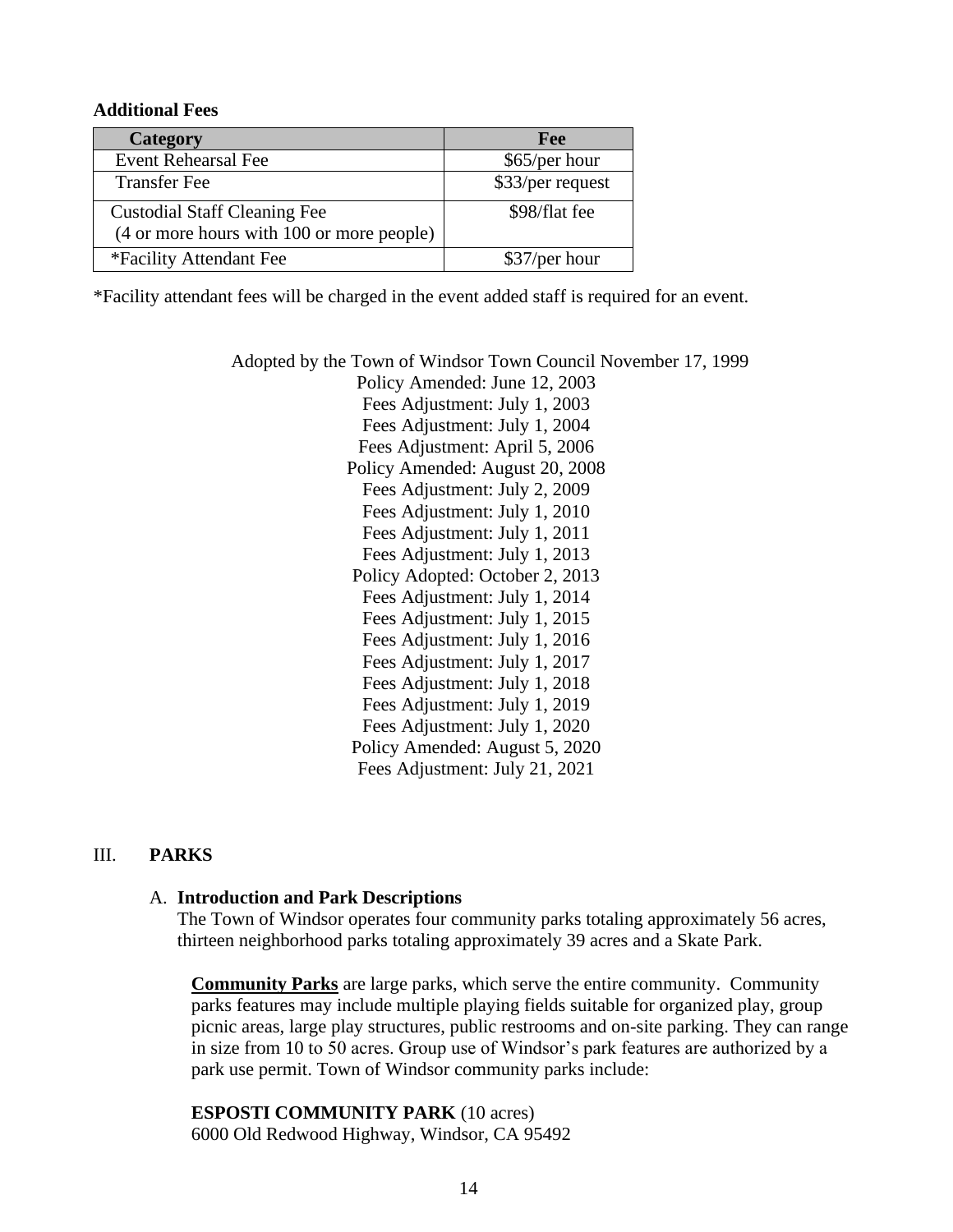**Amenities include**: Regulation hardball field, softball field, soccer field and restrooms, small picnic area and barbeque stoves.

#### **HIRAM E. LEWIS COMMUNITY PARK** (16 acres)

9680 Brooks Road South, Windsor, CA 95492

**Amenities include**: Group picnic area, barbeque stoves, skate park, lighted tennis courts, soccer fields, softball field, separate play areas for children ages 2 to 5 years and 5 to12 years, restrooms, basketball courts and bocce courts.

#### **KEISER COMMUNITY PARK** (20 acres)

700 Windsor River Road, Windsor, CA 95492

**Amenities include**: Group picnic area, outdoor stage with shaded area, 4 "multi use" baseball/softball fields, 1 regulation hardball field, play area for children 5 to 12 years of age, walking trails, 15 picnic sites with barbecue stoves, electrical outlets, storage facility, concession stand and restrooms.

#### **PAT ELSBREE SKATE PARK**

9680 Brooks Road South, Windsor, CA 95492

#### **WILSON RANCH SOCCER PARK** (10 acres)

7955 Cameron Dr., Windsor, CA 95492

**Amenities include**: 5 soccer fields, lights (2 of the 5 fields are lighted), restrooms, concession stand, small picnic area and barbeque stoves. This park is serviced with recycled water.

**Neighborhood Parks** are distributed throughout neighborhoods and provide a focal point for neighborhood activity. Park features may include multi-purpose turf areas; one or two play areas for informal play, tot lots, court-game areas, picnic and seating areas and specialized facilities for special user-groups. They range in size from .25 to 8.5 acres. Special park amenities, courts or turf areas may be reserved through the park reservation process. Town of Windsor neighborhood parks include:

#### **ACORN PARK** (.25 acres)

7543 12th Hole Drive, Windsor, CA 95492 **Amenities include**: Play area for children 2 to 5 years old.

#### **LAKEWOOD MEADOWS PARK** (5 acres)

9150 Brooks Road, Windsor, CA 95492

**Amenities include**: Separate play areas for children ages 2 to 5, and ages 5 to 12, volleyball court, lighted basketball court, bocce ball courts, large turf area, walking and jogging paths, picnic areas with tables and barbecues.

#### **LOS ROBLES PARK** (2.5 acres)

10860 Rio Ruso Drive, Windsor, CA 95492 **Amenities include**: Open turf area, group grill, picnic tables, horseshoe pits, play area for children ages 2 to 5 years.

# **MICHAEL A. HALL PARK** (5 acres)

431 Jane Drive, Windsor, CA 95492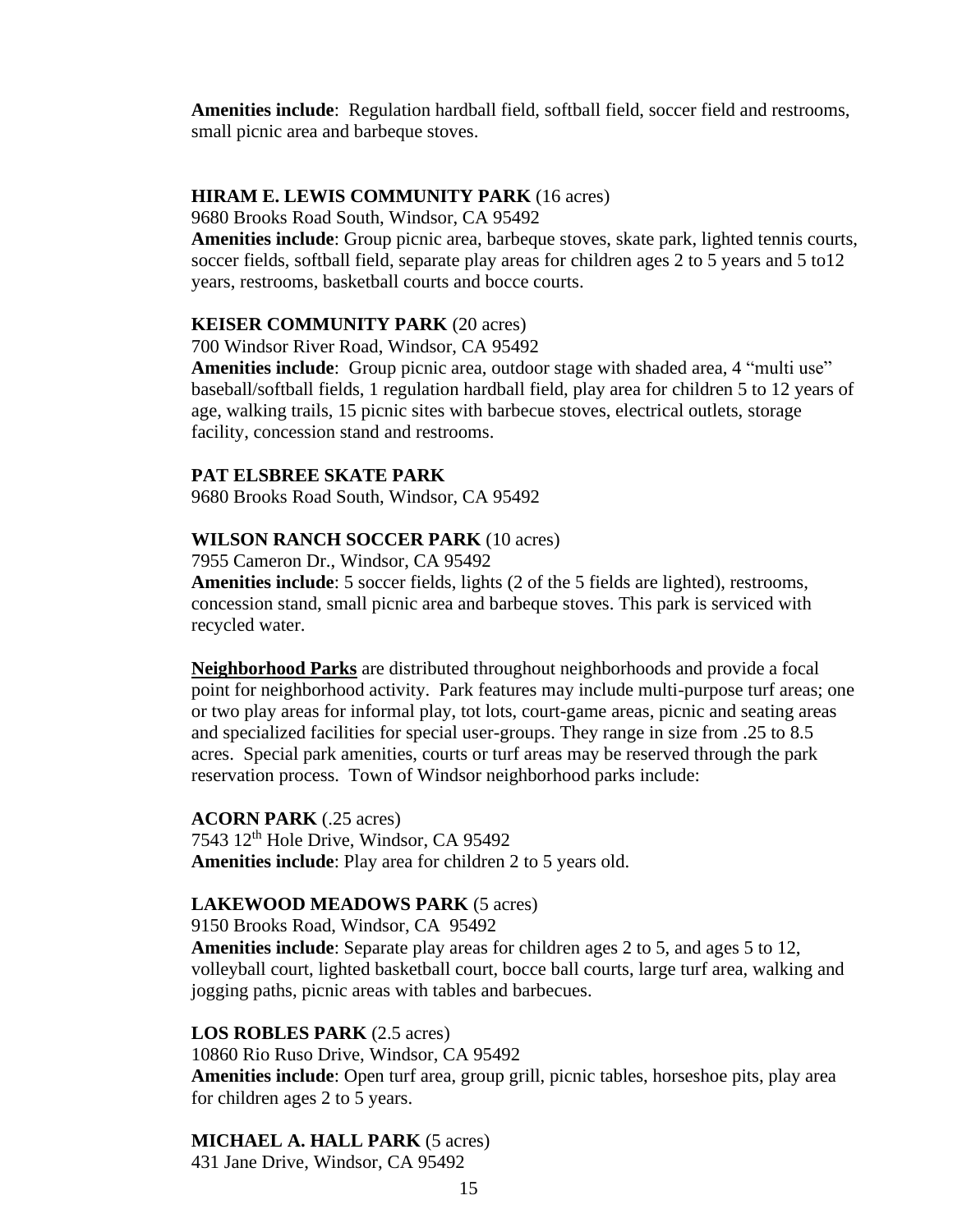**Amenities include**: Play area for children ages 2 to 5 years, picnic area, oak grove, swings, volleyball.

#### **OLD VINEYARD PARK** (5 acres)

8452 Stomper Drive, Windsor, CA 95492

**Amenities include:** Separate play areas for children 2 to 5 years, and ages 5 to 12, open grass area, sitting benches, walking and jogging paths. This park is serviced with recycled water.

#### **PLEASANT OAK PARK** (8.5 acres)

302 Sugar Maple Lane, Windsor, CA 95492

**Amenities include**: Quarter-acre dog park, a protected wetland area, two volleyball courts, separate play areas children ages 2 to 5 years and 5 to 12 years, picnic tables, barbecues and a horseshoe pit.

#### **PUEBLO VIEJO PARK** (.25 acres)

45 Third Street, Windsor CA 95492

**Amenities include:** Play area for children ages 2 to 5 years, ½ court basketball, picnic tables and barbecues.

#### **QUAIL RUN** (0.5 acres)

7765 Foppiano Way **Amenities include:** Play area for children ages 5 to 12 years, picnic area

#### **ROBBINS PARK** (5 acres)

100 Billington Lane, Windsor, CA 95492 **Amenities include**: Open play fields, picnic areas, barbeque stoves, jogging trails, play area for children ages 2 to 5 years.

#### **R.T. MITCHELL PARK** (1 acre)

Located on Birdie and 13<sup>th</sup> Hole Drive, Windsor, CA 95492 **Amenities include**: picnic tables and Oak grove

**STARR CREEK** (4.23 acres) 481 Decanter Circle **Amenities include**: open grass area and walking path This park is serviced with recycled water.

**SUTTON PARK** (2 acres) 1030 Robbie Way, Windsor, CA 95492 **Amenities include**: Play area for children ages 2 to 5 years, horseshoe pits, picnic tables and barbeques, basketball court.

#### **VINTAGE OAKS PARK** (4.5 acres)

1201 Mitchell Lane, Windsor, CA 95492 **Amenities include**: Separate play areas for children 2 to 5 years, and ages 5 to 12, basketball courts, bocce ball courts, gazebo, picnic tables and barbeques. This park is serviced with recycled water.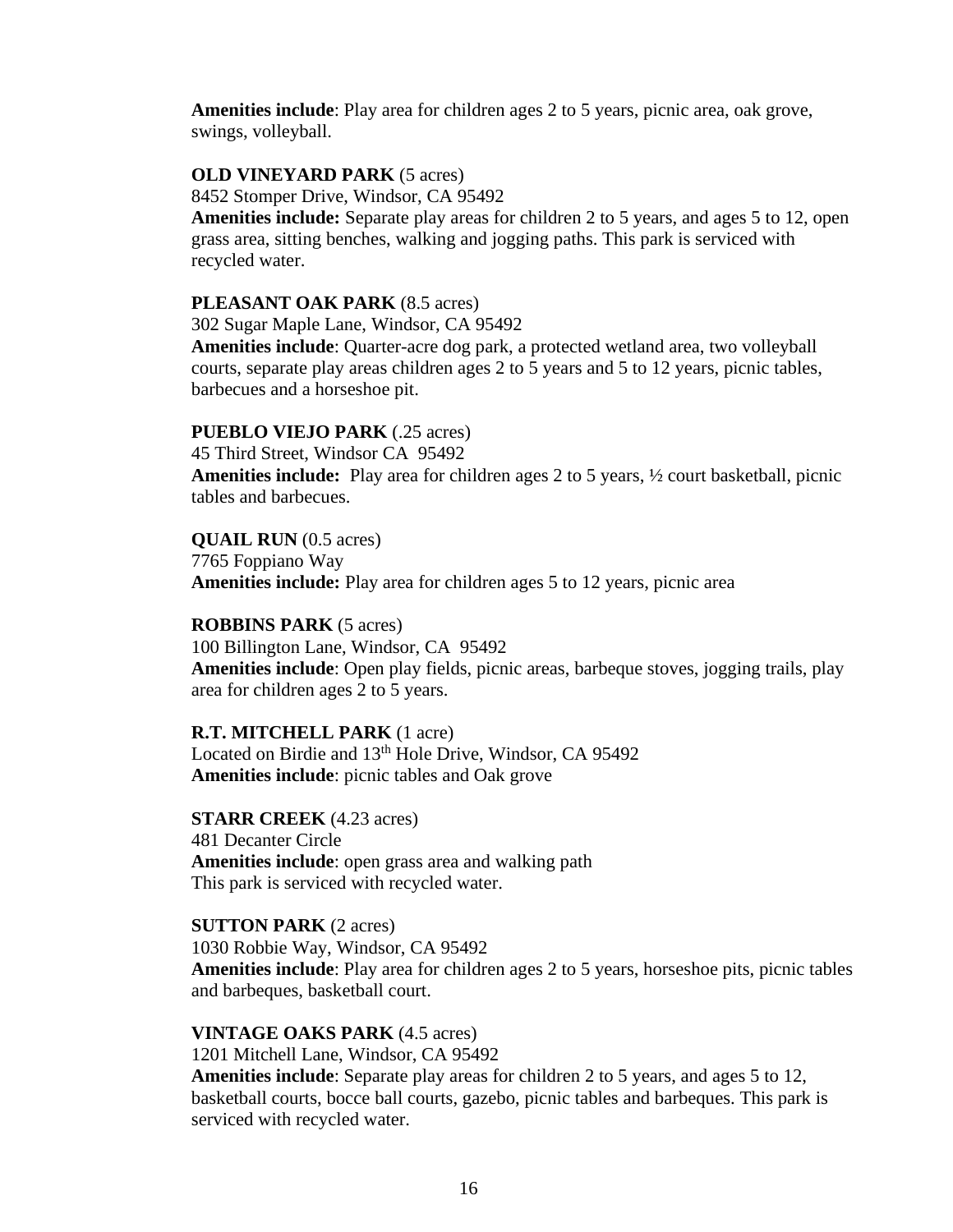## B. **Park Use Regulations**

#### 1. **Park Hours**

- a. Town of Windsor parks are open seven days a week, year-round from sunrise to sunset.
- b. All unreserved areas remain open to the public at all times during park hours.

# 2. **Athletic Field Use Reservations and Permits**

- a. Park use applications for reservation of fields must be received no later than fourteen (14) days prior to reservation date requested and will be accepted up to one year in advance. Upon approval, a park use permit will be issued identifying the reserved field, approved use and specific requirements for that use.
- b. Park use permits for field use are **required** for:
	- Organized sports use
	- Installation of temporary park amenity (children's bounce houses, portalets, etc.).
	- Use of electricity/water
	- Group participation of 25 or more individuals. (Municipal Code 5-2-105)
- c. A permit is not required for informal play or gatherings of any age, less than 25 participants.
- d. Park Use Permits for community park fields will be issued in the following priority:
	- Town of Windsor Recreation Division programs
	- Windsor youth groups
	- Windsor adult groups
	- Non-Windsor youth groups
	- Non-Windsor adult groups
- e. Park use permits for neighborhood park fields by organized youth sports groups are required and will be issued:
	- When appropriate field space is unavailable at a community park and until such space becomes available.
	- For practice sessions for any age youth group.
	- For T-ball games, soccer games for ages 8 and under, and peewee football games
	- For field use Monday Friday between 9:00 am and sunset and Saturdays between 9:00 am and noon with noted limitations on authorized use to control potential nuisance to adjacent residents.

## 3. **Park Use Reservations and Permits**

- a. Park use applications are required to reserve a park and must be received no later than fourteen (14) days prior to the date requested. Applications will be accepted up to one year in advance. A park use permit, which will identify the reserved area, approved use and specific requirements for that use will be issued.
- b. Park use permits are **required** when:
	- Installing temporary amenities (i.e. children's bounce houses)
	- Use of electricity is requested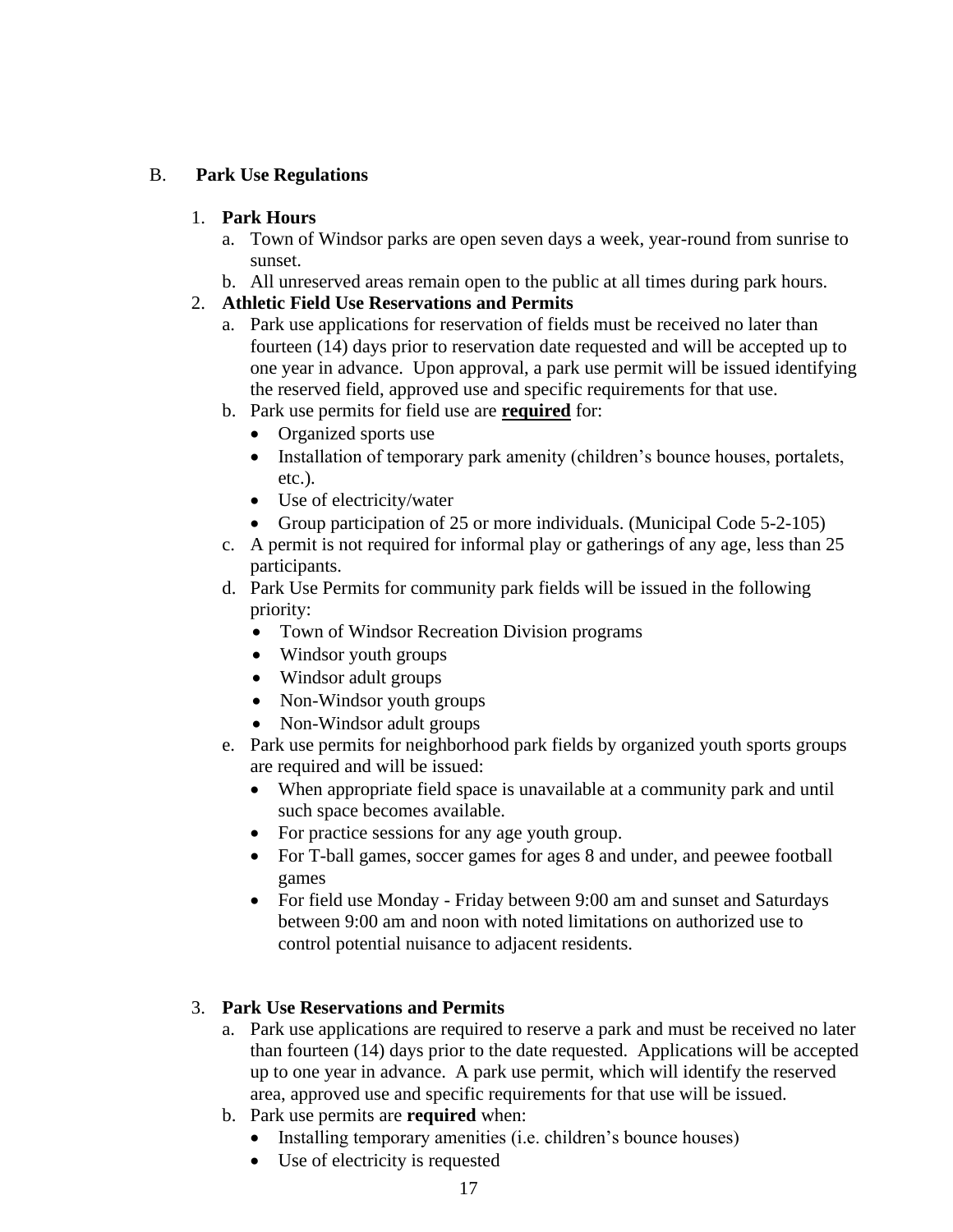- Gathering will be over 25 individuals (Municipal Code 5-2-105)
- c. Park Use Permits may be issued for the use of:
	- Community park amenities from sunrise to sunset
	- Neighborhood park amenities between 9:00 a.m. and sunset
	- No more than 50% of any neighborhood park amenities may be reserved at any given time
- d. Neighbors immediately adjacent to parks will be notified of special events and the issuance of *Special Event and Park Use Permit* by the Planning Department*.* A special event is a planned or anticipated activity/event that is held periodically such as parades, concerts, festivals, races, etc., which attract a large gathering of people. Contact the Parks and Recreation Department at 838-1000 for information about the Special Event and Park Use Permit.

## 4. **Tennis Court Use**

- a. Four (4) tennis court (s) are available at Hiram E. Lewis Park, daily from 8:00 a.m. to 9:00 p.m. Use is on a on a first-come-first-serve basis or by reservation by calling 838-1260.
- b. Tennis and Pickleball are the ONLY permitted activity on the courts.
- c. Only tennis and pickleball players are permitted within the fenced court area. Spectators must remain outside of the fenced court area.
- d. White-rubber-soled-tennis shoes must be worn on the courts.
- e. Players are required to observe tennis courtesies, as well as rules of goodconduct, on and around the courts.
- f. Players waiting to play must remain outside the fenced court area but within the immediate vicinity, or they will lose their place waiting.
- g. Players are to relinquish the court after one hour, or one and ½ hours for doubles, if other players are waiting.
- h. Organized tennis activities must have Town of Windsor approval and a use permit.
- i. During scheduled events, tennis court #1 will be left open for public play. This practice does not apply to Town of Windsor recreation programs or Town-approved community-wide events.

## 5. **Pat Elsbree Skate Park Use – Municipal Code 5-3-120**

- a. The Pat Elsbree Skate Park located at Hiram E. Lewis Park is open daily from 8:00 am to 5:00 pm Pacific Standard Time and 8:00 am to 7:00 pm Pacific Daylight Savings Time.
- b. Amplified sound is not permitted in the park until after 12:00 noon.
- c. While skating or skateboarding, the participant may only use those areas designated for skateboarding or related skating activities.
- d. While using the facility, the participant must use personal safety equipment comprised of at least head, knee and elbow protection.
- e. The complete skating park municipal code is available upon request.
- 6. **Use of Lights on Fields at Wilson Ranch Soccer Park**
	- a. Lighted field use is authorized by special use permit and is subject to the hourly use fee in addition to electrical fees for the use of lights.
	- b. Seven of the eight light poles will be turned off at 8:30 p.m. Pacific Standard Time and 9:30 p.m. Pacific Daylight Savings Time. The last light pole will be turned off after participants have safely left the field (approximately 8:45 PST and 9:45 PDST).
- 7. **Temporary Amenities**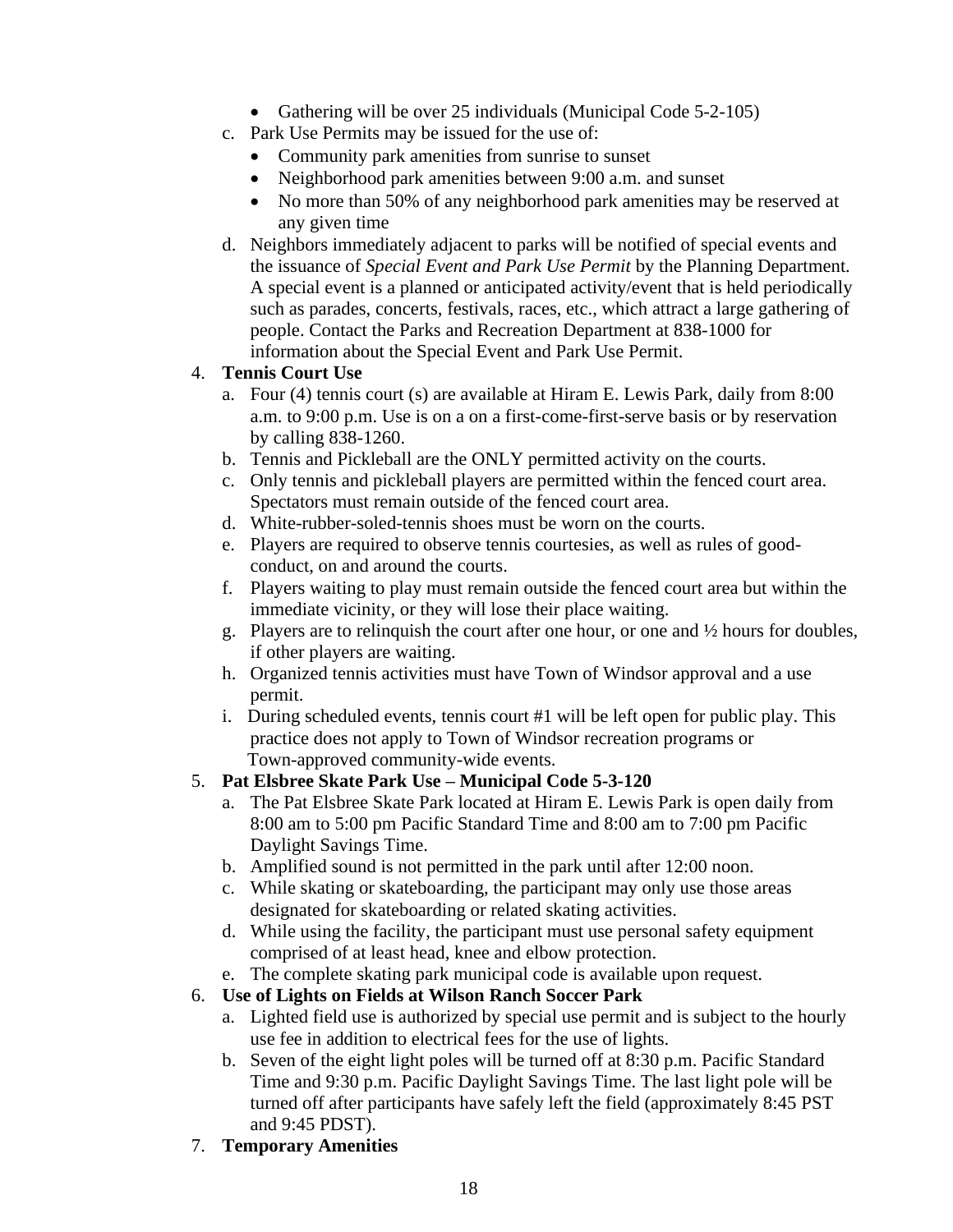- a. Groups renting special amenities such as children's bounce houses or portolets, must note it on their application.
- b. Companies providing the amenity must acquire approved liability insurance.

## 8. **Amplified Sound**

- a. Amplified sound will be permitted in Windsor Parks by special permit only. An additional fee is required for use of amplified sound.
- b. Use of amplified sound is subject to noise ordinance restrictions. Noise Ordinance: Title XVII, Zoning Article 3, Chapter 27.20

# 9. **Noise Level Policy**

a. Noise that is audible within the boundaries of a given reserved area is acceptable. Radios and tape/CD players must be kept at a sound level that does not offend other park users.

# 10. **Alcohol Beverages Sale and Consumption (Beer and Wine only)**

- a. Use of Alcoholic beverages is prohibited in Windsor Parks.
- b. Town of Windsor reserves the right to limit quantities of alcoholic beverages. If the amount served exceeds amount approved, the event will be closed, and all fees will be forfeited.
- c. Alcohol limits: one (1) keg of beer per one hundred (100) adults. Wine/Champagne is one (1) bottle per two (2) adults.
- d. Alcohol at organized group events may be permitted in accordance with this policy. An additional alcohol permit fee is required.
- e. Alcoholic beverages must be served in clear plastic cups and/or plastic flutes (no glass or polystyrene).
- f. The California Alcoholic Beverage Control (ABC) requirements must be followed:
	- All groups selling alcoholic beverages must conform to all ABC rules and regulations and must obtain any and all permits required by the ABC.
	- Servers must complete the ABC training.
	- Copies of all ABC permits must be submitted to the Town of Windsor for approval
- g. Liquor Liability Insurance of no less than \$1,000,000 and a Town Alcohol Permit is required for the sale of alcohol.
- h. Requirements for security guards/police officers when alcohol is being served in parks are listed below.

# 11. **Security Guards/Police Officers**

- a. Renter may be required to provide security guards at an event. The Windsor Parks and Recreation Department will make a determination based on standards used by the Police Department for determining security at the event and/or activity.
- b. At an event where alcohol is being served, the number of security guards/police officers will be determined by the Windsor Parks and Recreation Department.
- c. In the event security guards are required, the renter shall use a valid licensed security company. The renter must provide a copy of the security contract thirty (30) days prior to the event.
- d. Windsor Parks and Recreation Department may require assigned police officers to an event.
- e. Renter will pay the cost of security guards and/or police officers.
- f. Security guards and/or police officers must be present at the event the entire time guests are present.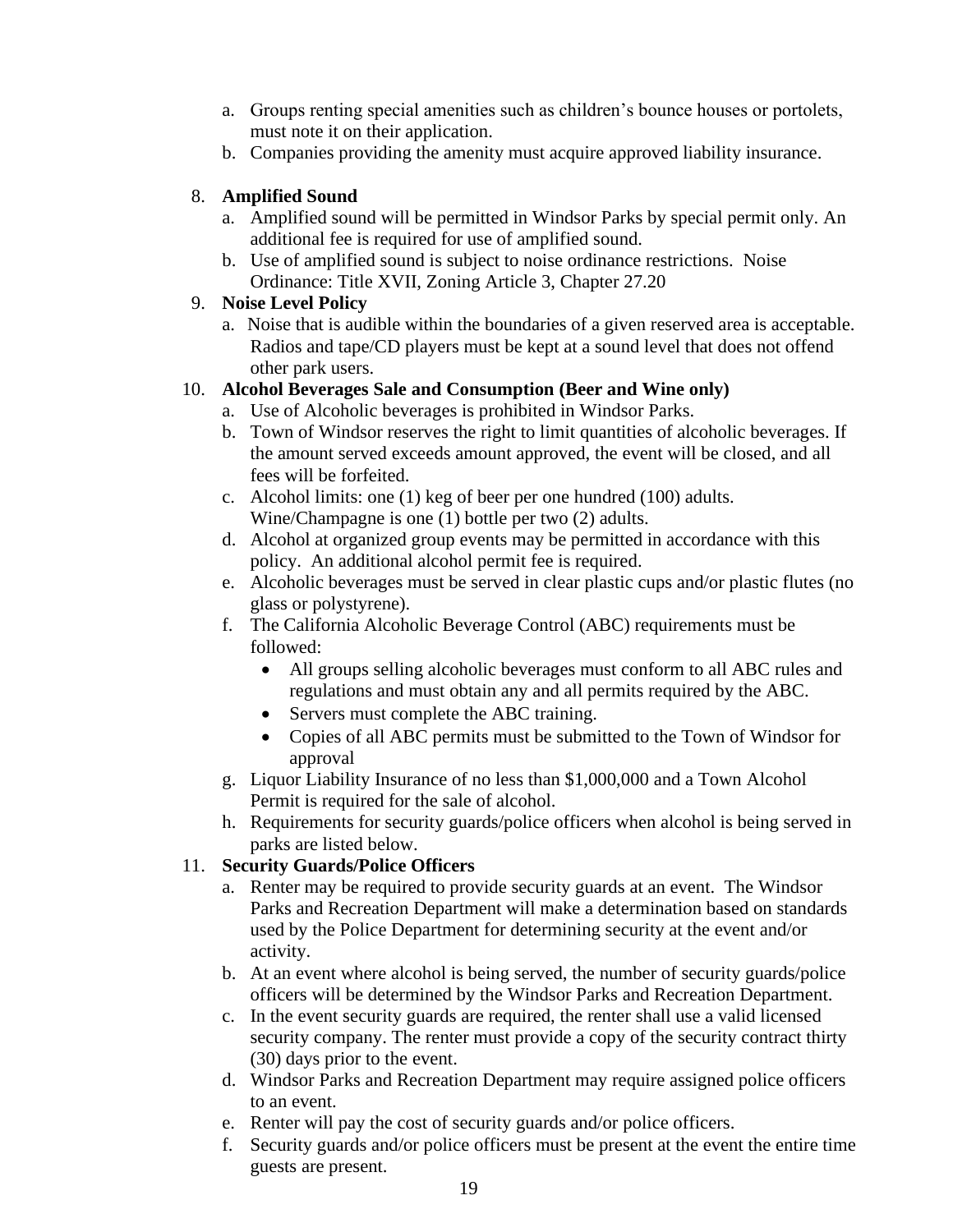- g. Security guards and/or police officers must be in uniform and are responsible for patrolling premises.
- h. Overnight security may be required for multiple-day events.

# 12. **Youth Event Chaperones**

- a. Adult chaperones are required for youth activities. A list of these chaperones must be submitted to the Parks and Recreation Department at least ten (10) working days prior to event. This list must include phone numbers for all chaperones.
- b. Security guards and/or police officers may be required at renter's expense.

# 13. **Large Group Events**

- a. Large group events have an attendance of 500 or more participants. Large group events are classified into 3 tiers by attendance: 501 to 1,000 / 1,001 to 3,000 / 3,001 and over.
- b. The Town will determine the appropriateness of large events that impact the day-to-day park usage by the general public.
- c. All special events will be restricted to those areas of parks designed for group usage, except for running, bicycling, and walking events which impact a facility for a short time.
- d. Groups or organizations requesting use of a park to the **exclusion of the public** will require Town Council approval. Applicants are asked to allow ninety (90) days for this process.

# 14. **Park or Field Closure**

- a. The Town reserves the right to restrict the use of its parks or any designated area, field or portion of its parks.
- b. Playing fields will be closed to organized group play during the rainy season to allow field rest and maintenance.

# 15. **Oak Trees**

a. To help preserve oak trees, vehicles and heavy equipment are not allowed within the root zone of the trees.

# 16. **Concessions/Vendors**

- a. Concession vendors (food, drink or other) are permitted in the parks as part of special pre-approved event. Vendor insurance will be required.
- b. The concession facility available at Keiser Park is furnished with refrigerator and freezer, sinks, microwave ovens, counter space and vending window. Prepackaged items only can be sold at Wilson Ranch Soccer Park and the Hiram Lewis Park concession facility.
- c. Use of the concession facility is authorized by a special use permit only.
- d. Renter or vendor must provide all vending items and necessary supplies.
- e. Renter or vendor may bring additional temporary equipment as needed.
- f. All vending must take place from concession facility unless additional vending is specifically authorized.
- g. Concessions are subject to Sonoma County Department of Health Services requirements, website: [www.sonoma-county.org/eh](http://www.sonoma-county.org/eh) phone: 565-6531
- h. Town of Windsor is not responsible for loss or damage of personal property.

# 17. **Storage Containers**

- a. The Parks and Recreation Department authorizes approval for placement of locked storage containers on a park site.
- b. There are two 10' x 20' storage units available for non-profit group rental at Keiser Park along with two 4' x 6' storage boxes at Hiram Lewis Park.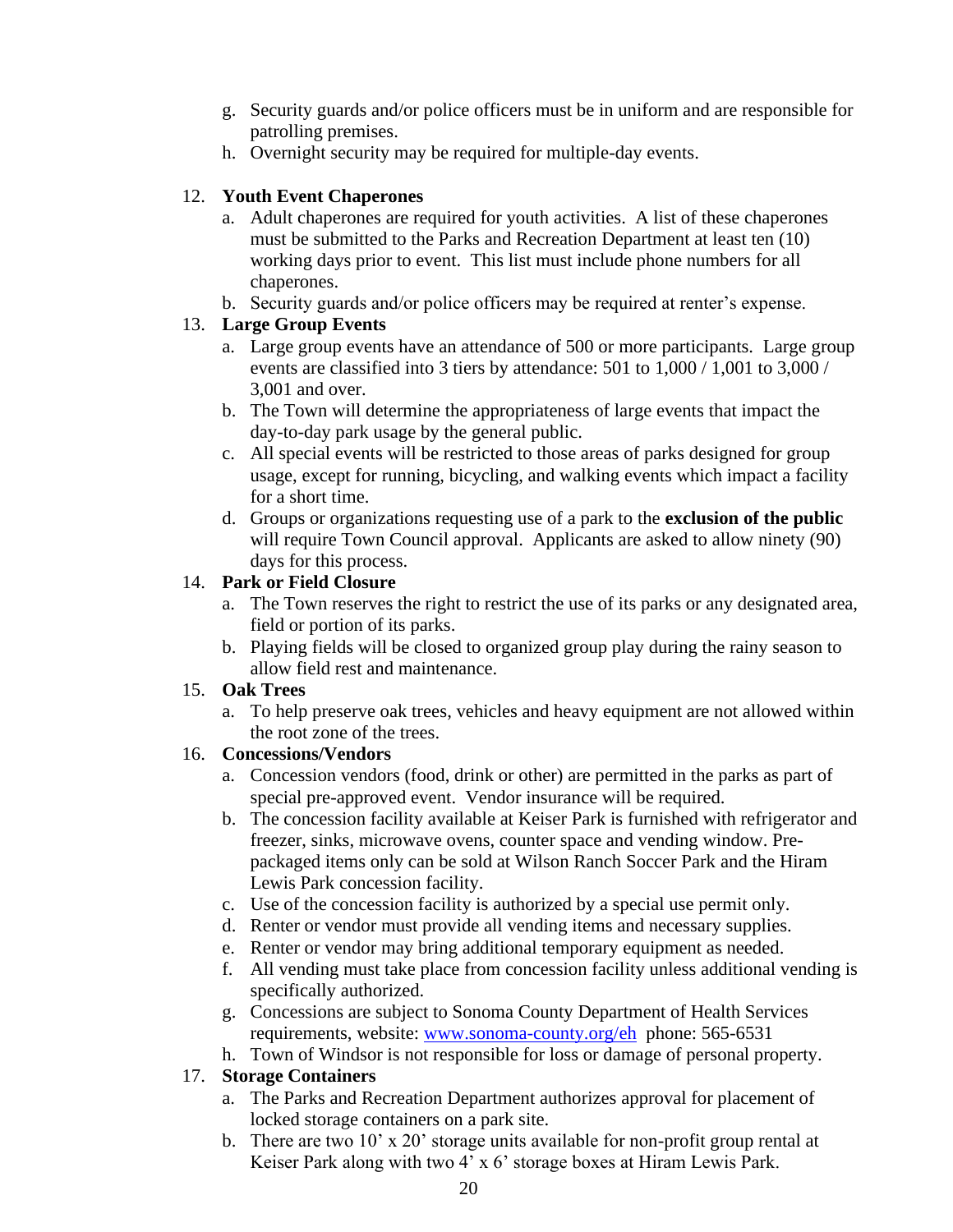c. An application requesting the placement of a storage container on a park site must be completed. A \$68 amenity fee will be charged for each container.

# 18. **Limited Park Activity**

- a. Golf is not allowed in Town parks.
- b. Archery is permitted in Town parks with prior written approval.
- c. Livestock is permitted on Town property with a special use permit.

# 19. **Animals**

- a. Dogs, cats and other animals are required to be on a maximum 6' leash at all times (Municipal Code 5-1-215)
- b. Dogs can be off leashes within the confines of the Pleasant Oak Park Dog Park (Municipal Code 5-1-215)
- c. Dog owners are required to clean up after their dogs. Doggie bag stations are located in many of the parks.

# 20. **Glass Containers**

a. Glass containers are not allowed in Town parks.

# 21. **Private Equipment**

- a. Shade covers and/or shade tents are allowed, up to 10' x 20' in size. Sandbags or weights should be used for weighing down. Staking into the ground is not allowed unless pre-approved.
- b. Personal barbecue stoves are not allowed in Windsor Parks.

# C. **Athletic Field Use Guidelines**

The scheduling of the Athletic Fields will be based on the following guidelines, by priority of group classification:

## Group

- 1. Priority I: Town programs, park maintenance, and Town sponsored or co-sponsored events.
- 2. Priority II: Windsor resident, youth, non-selective teams, non-profit organizations or leagues
- 3. Priority III: Windsor, youth, selective teams, organizations or leagues where 75% or more of the participants are residents. Includes Windsor unified School District athletic programs.
- 4. Priority IV: Windsor, youth, selective membership, organizations or leagues where 51% or more of the participants are residents.
- 5. Priority V: Windsor resident, adult, non-selective teams, organizations or league.
- 6. Priority VI: Windsor resident, adult, selective teams, organizations or leagues.
- 7. Priority VII: Non-Windsor resident, non-profit organizations (less than 51% residents).
- 8. Priority VIII: For-profit youth sports events.
- 9. Priority IX: For-profit adult sports events.
- 10. Priority X: Organizations that have previously violated the terms of the field use policy.

Definition: Windsor resident organization shall consist of 90% or more resident participants.

## Scheduling Formula:

This formula will be used to resolve a discrepancy between two (or more) organizations in the same priority group that request use of the same athletic field simultaneously, cannot work out a "sharing arrangement" between the organizations respectively.

Fields will be allocated based on each organization's percentage of the total number of participants combined in all the organizations applying for athletic field use. An organization's "percentage of field use" will be determined by dividing the total number of participants in each organization by the total combined number of participants in all the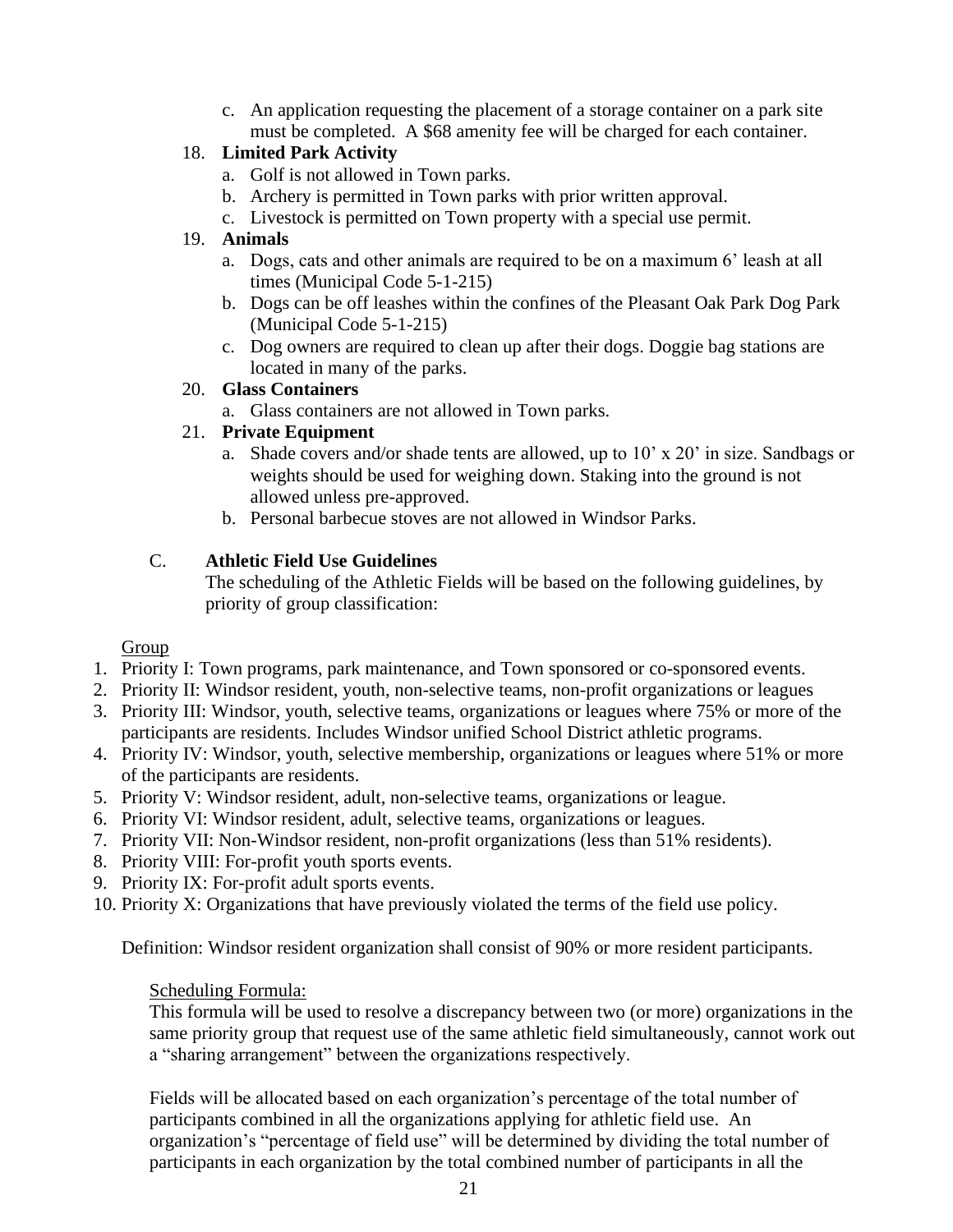organizations. Only participants of the organization that would be scheduled to use the athletic field in question will be considered in this formula.

The application of this formula shall be administered by the Recreation Division Manager.

Example: Baseball group A has 750 Windsor residents. Baseball group B has 900 Windsor residents.

Total Windsor residents in both organization is 1,650

750 divided by 1,650 equals Group A would receive 45% of the field time. 900 divided by 1,650 equals Group B would receive 55% of the field time.

## D. **Fee Schedule Categories**

#### 1. **Resident Non-Profit**

- a. Resident non-profit organizations are organizations which have an IRS Code 501(c) determination letter.
- b. Resident non-profit organizations receive a discount when the organization has a membership of at least 60% Windsor residents and a Windsor address.
- c. Government agencies (city, county, state and federal) fall under this classification for the purpose of determining rates and fees.

## 2. **Resident Private/Business**

- a. Applicant lives within the Town of Windsor limits with a zip code of 95492.
- b. Proof of residency in the form of a current utility bill is required.
- c. Admission cannot be charged at an event.

## 3. **Non-Resident Private/Business**/**Non-Profit:**

- a. Applicant does not live within Town of Windsor limits.
- b. There is no admission is charged at the event.
- c. Organizations must have an IRS Code 501(c) determination letter.

#### E. **Fee Schedule**

## 1. **Application Fee**

a. A non-refundable application fee of **\$51** is due upon submittal of Park Use application.

#### **Group Event Permit Fees**

Below are the park use permit fees assessed to groups or individuals for the use of a group picnic area or a portion of a park or park amenity for the following activities: **private parties, family reunions, weddings, receptions, tournaments, opening day ceremonies, and sporting events, camps, etc.** Each special event, such as "Opening Day," "Tournaments" etc. will require a separate Park Use Application.

| <b>Attendance</b> | <b>Resident</b><br><b>Non-Profit</b> | <b>Resident</b><br><b>Private/Business</b> | <b>Non-Resident</b><br><b>Business/Private/</b> | <b>Cleaning/Damage Security</b><br><b>Deposit</b> |                |
|-------------------|--------------------------------------|--------------------------------------------|-------------------------------------------------|---------------------------------------------------|----------------|
|                   | <b>Use Permit</b>                    | <b>Use Permit</b>                          | <b>Non-Profit</b>                               | <b>No Alcohol</b>                                 | <b>Alcohol</b> |
|                   |                                      |                                            | <b>Use Permit</b>                               | <b>Served</b>                                     | <b>Served</b>  |
| $25 - 50$         | \$123                                | \$136                                      | \$150                                           | \$100                                             | \$200          |
| 51-150            | \$182                                | \$202                                      | \$222                                           | \$100                                             | \$200          |
| 151-250           | \$404                                | \$449                                      | \$493                                           | \$200                                             | \$200          |
| 251-500           | \$557                                | \$618                                      | \$680                                           | \$200                                             | \$200          |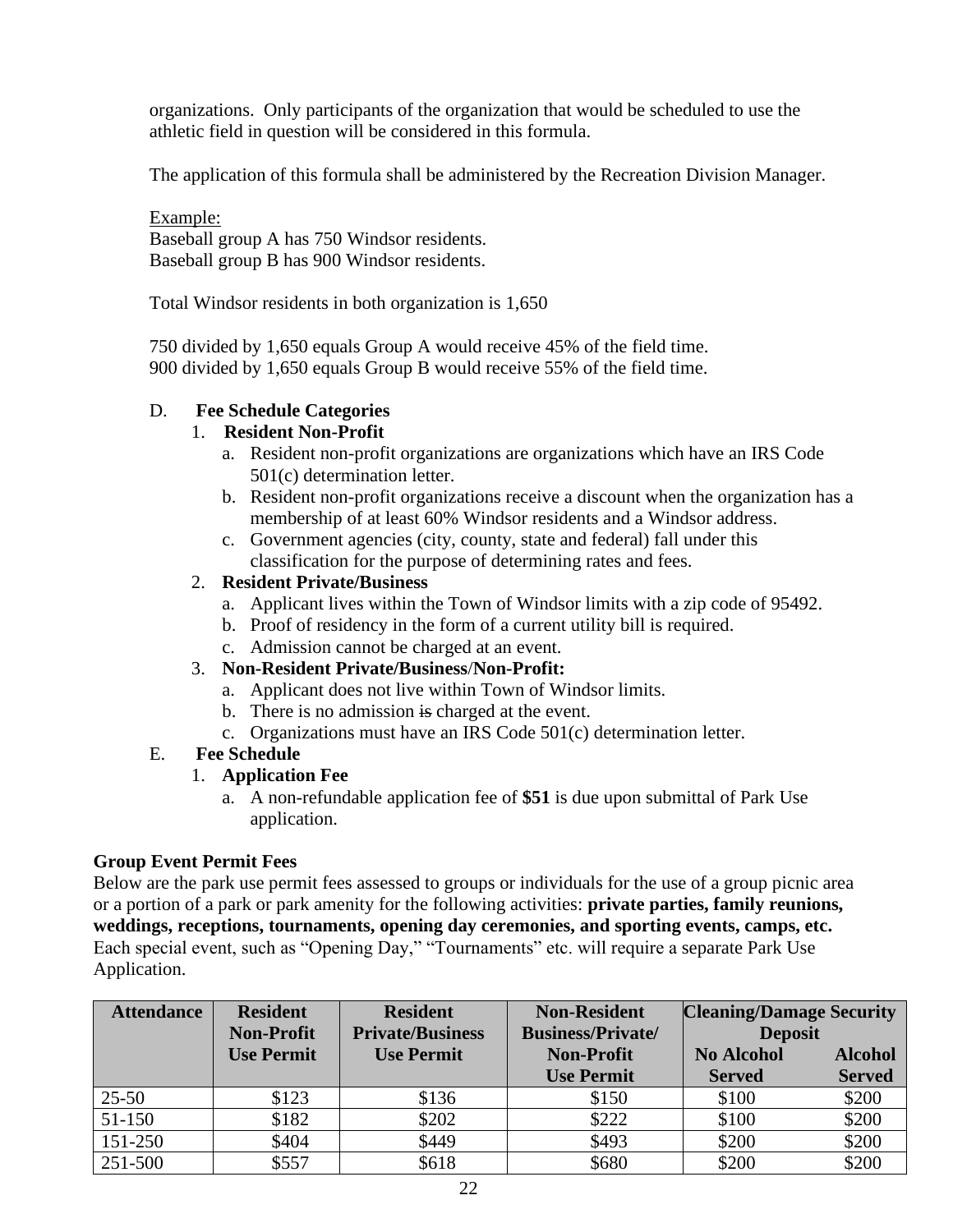| 501-1,000      | \$796   | \$884   | \$973   | \$500 min case by case |
|----------------|---------|---------|---------|------------------------|
| 1,001-3,000    | \$1,142 | \$1,273 | \$1,401 | \$500 min case by case |
| $3,001$ & over | \$1,748 | \$1,947 | \$2,142 | \$500 min case by case |

#### **Non-profit Youth Sports Organization Fees**

Non-profit groups that offer youth sports activities (through high school age) shall be assessed a per participant fee, per sport season**.** A Park Use Application for each field, court and/or park use is required.

| <b>Category</b>                  | <b>Resident Per Participant</b> | Non-Resident Per Participant |
|----------------------------------|---------------------------------|------------------------------|
| Non-Profit Youth Sport           |                                 |                              |
| Organizations – per sport season |                                 |                              |

#### **Adult Athletics**

Adult sport activities (18 years and older) shall be assessed a Park Use Permit fee based on number of players and audience in attendance, a field use fee and a refundable deposit. Additional fees for lining of field(s) apply as needed.

| Category        | <b>Resident</b>           | <b>Non-Resident</b>       | <b>Cleaning/Damage</b>             |
|-----------------|---------------------------|---------------------------|------------------------------------|
|                 | <b>Per Hour Per Field</b> | <b>Per Hour Per Field</b> | <b>Security Deposit</b>            |
| Adult Athletics | \$42                      | \$46                      | Determined on a case by case basis |

\*Damage/cleaning deposit for 500 persons or over and for running, bicycling, etc., events of 100 participants or more shall be assessed on a case-by-case basis, minimum refundable deposit of \$500.

#### **Wilson Ranch Soccer Park Field Light Fees**

(Light usage fees are in addition to field usage fees)

| Category                       | <b>Resident</b>  | <b>Non-Resident</b> | <b>Electricity Charges</b> |
|--------------------------------|------------------|---------------------|----------------------------|
|                                | <b>Per Event</b> | <b>Per Event</b>    | <b>Per Hour</b>            |
| <b>Non-Profit Organization</b> | \$39             | \$49                | \$31                       |
| Private                        | 544              | \$49                | DJ.                        |
| <b>Business</b>                | 544              | \$49                | YJ J                       |

#### **Concession - Wilson Ranch Soccer Park**

| Category                       | <b>Resident Per Hour</b> | <b>Non-Resident Per Hour</b> |
|--------------------------------|--------------------------|------------------------------|
| <b>Non-Profit Organization</b> |                          |                              |
| Private/Business               |                          |                              |

#### **Additional Fees**

| <b>Category</b>          | <b>Fees</b>     | <b>Cleaning/Damage</b>  |
|--------------------------|-----------------|-------------------------|
|                          |                 | <b>Security Deposit</b> |
| Alcohol Use              | \$135/per event | Additional \$100        |
| <b>Amplified Sound</b>   | $$39/per$ event |                         |
| <b>Temporary Amenity</b> | $$68/per$ event |                         |
| Vendor/Concessionaire    | \$68/per event  |                         |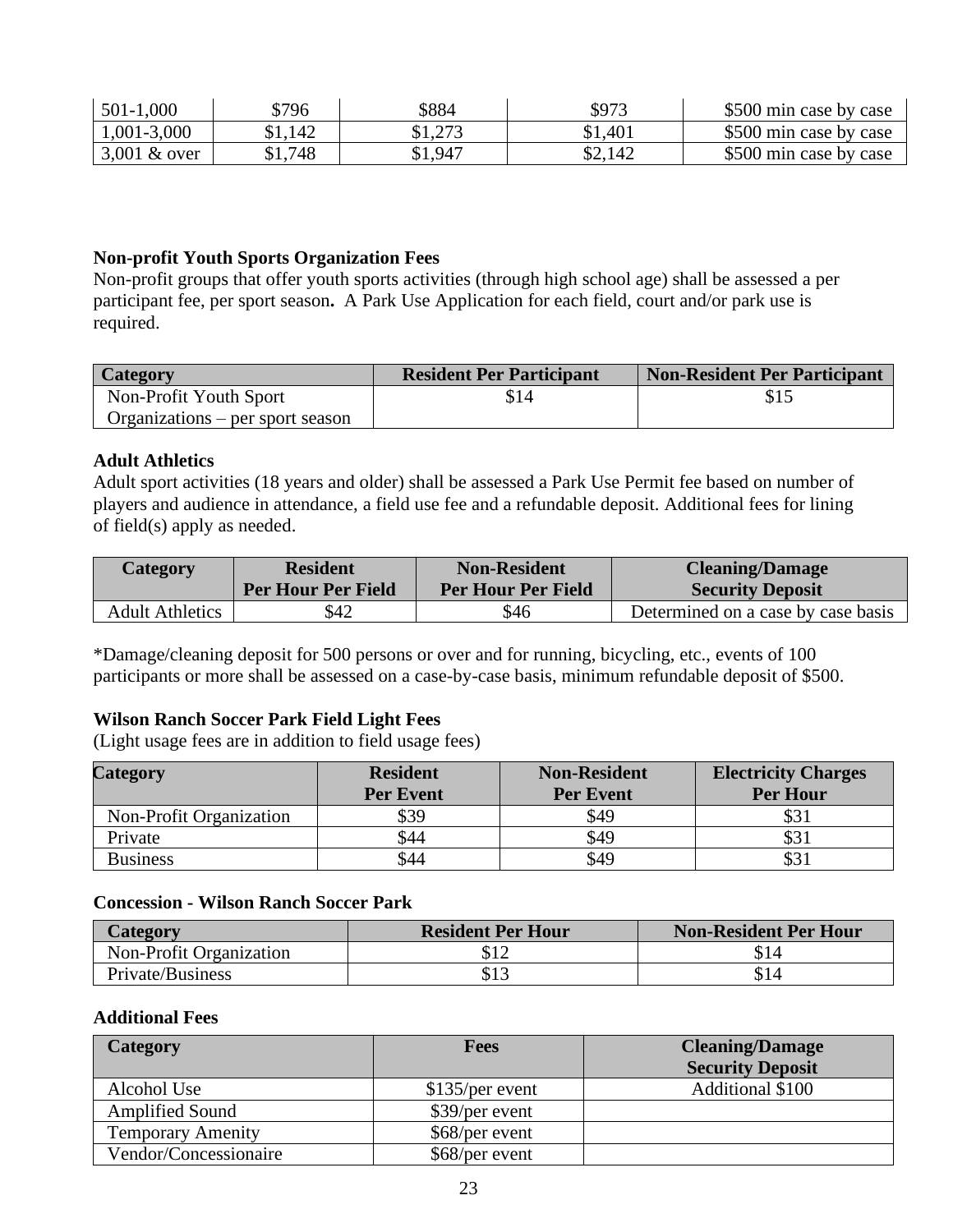| Sport Field Lining Fee          | $$129/per$ field       |  |
|---------------------------------|------------------------|--|
| <b>Transfer Fee</b>             | \$33/per request       |  |
| <b>Electronic Banner Permit</b> | \$64/per banner period |  |

\* These fees will be assessed in addition to our regular permit fees when required.

#### **Keiser Park Storage Units**

|                                | Mon'<br><b>Rate</b> | Rate<br>`nnua.  |
|--------------------------------|---------------------|-----------------|
| $\sim$<br>Non-Profit<br>zation | აგი                 | ሰማሰ<br>ч<br>JD. |

#### **Storage Boxes / Container Placement Fee**

A storage container fee of \$62 will be charged to user group per storage period, per storage site. User groups will be required to complete an application, if approved a permit will be issued.

#### **Facility Attendant**

Event attendance in excess of 100 people requires that a facility attendant be on duty during the event. The renter will be charged an hourly rate of \$37. The Facility Attendant is authorized to close an event for failure to comply with Town of Windsor Park Regulations and General Terms and Conditions.

> Adopted by Town Council: April 1, 1998 Policy Amended: October 3, 2001 Policy Amended: August 21, 2002 Fees Adjusted: July 1, 2003 Fees Adjusted: July 1, 2004 Policy Amended: August 20, 2008 Fees Adjusted: July 2, 2009 Fees Adjusted: July 1, 2010 Fees Adjusted: July 1, 2011 Policy Amended: July 20, 2011 Policy Amended: October 3, 2012 Policy Amended: February 20, 2013 Fees Adjusted: July 1, 2013 Policy Adopted: October 2, 2013 Fees Adjusted: July 1, 2014 Fees Adjusted: July 1, 2015 Fees Adjusted: July 1, 2016 Fees Adjusted: July 1, 2017 Fees Adjusted: July 1, 2018 Fees Adjusted: July 1, 2019 Fees Adjusted: July 1, 2020 Policy Amended: August 5, 2020 Fees Adjusted" July 21, 2021

IV. **TOWN GREEN** 

**701 McClelland Drive, Windsor, CA 95492**

A. **Introduction and Town Green Description**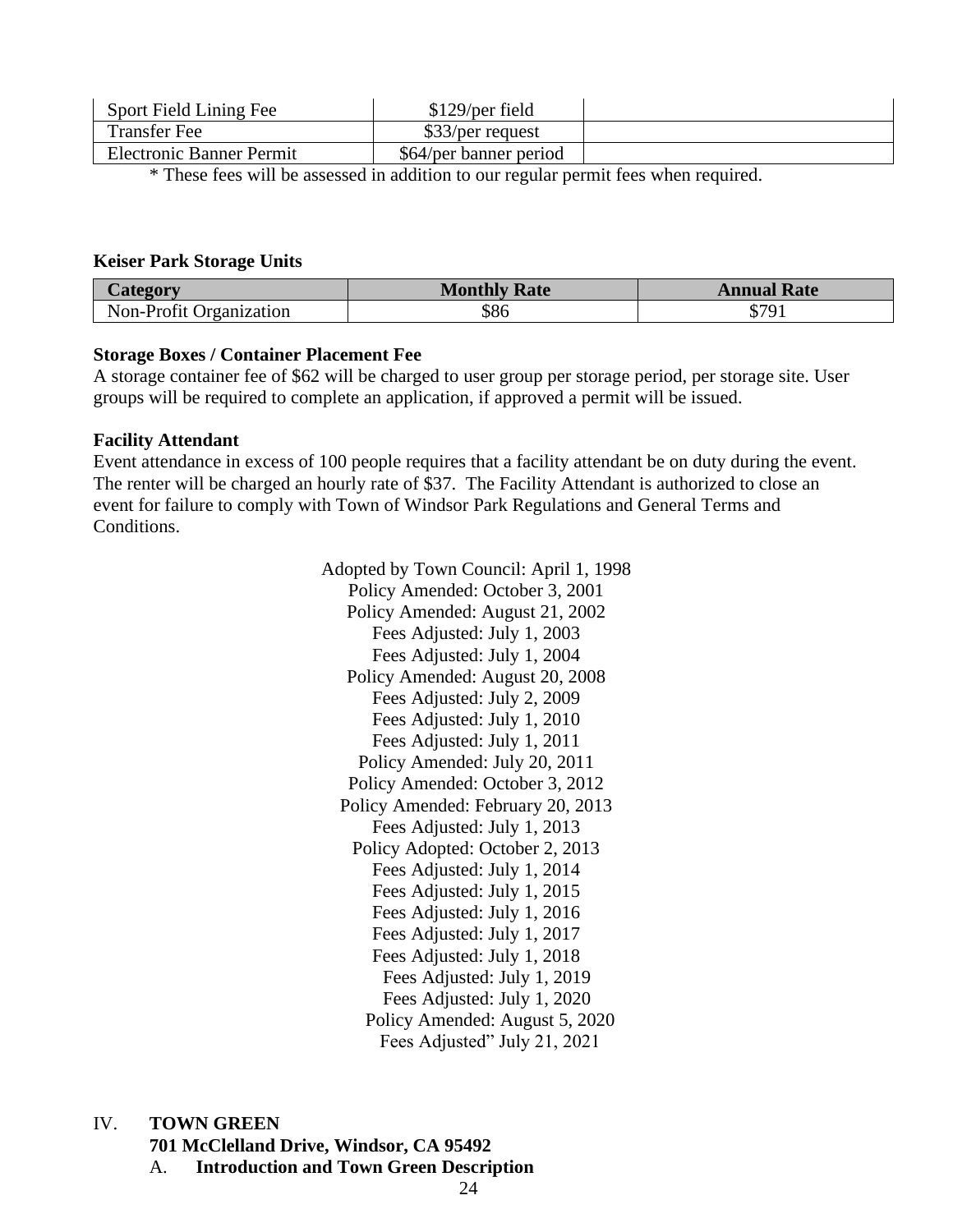- 1. The Town of Windsor, California, was incorporated in 1992. From the time of inception, the Town Council and staff shared a vision of developing available open space located adjacent to the Town's Civic Center and newly renovated Old Downtown Business District. As the "Heart of the Community", the Windsor Town Green was designed and built in 2001 to accommodate recreational experiences and community events that strengthen community image and sense of place while supporting economic development.
- 2. The 4.5acre park is a central gathering place for the community and features an open turf area that serves as a seating area for the community to enjoy live concerts, movies and other public events. Other park design features include an arbor, main stage, covered pavilions, playground, a plum tree orchard, heritage oak grove, a treelined bosque area, fountain reflecting pools and a historical time-line walk. This park is serviced with recycled water.
- 3. The Town Green Use Permit will identify the area(s) reserved, the approved uses and any specific requirements. The use permit will be issued following the submittal and approval of a completed application, including insurance documents and payment of fees.

# B. **Town Green Designated Areas:**

- 1. Shade Tree Bosque area accommodates seventy-eight (78) 10 x 10 booths for food, beverages and other vendors.
- 2. West Lawn accommodates seventy-three (73) 10 x 10 booths for nonfood/beverages vendors.
- 3. Arbor area (between the North Pavilion and the Sparks Veterans Memorial Stage and between the East Pavilion and the Bandstand) accommodates fourteen (14) 10 x 10 booths for food, beverage and other vendors.
- 4. East and North Pavilions are each 17 feet by 17 feet and can accommodate food, beverage and other vendors.
- 5. The Sparks Memorial Stage is 40 x 24 feet for performances or food/beverage and other vendors.
- 6. The Central Pavilion is 12 feet by 12 feet for food, beverage and other vendors.
- 7. The South Lawn is not available for food or other vendors. Other uses may be considered in conjunction with use permit
- 8. The Oak Grove and west of walkway is an Open Space District area and is not available for rent.

# C. **Town Green Use Regulations**

# 1. **Town Green Use Permits**

- a. Town Green permits are issued for the following:
	- Non-profit organizations only
	- Use of all Town Green designated areas for gatherings of 25 or more people. (Municipal Code 5-2-105)
	- Use of electricity or amplified sound is used
	- Events serving alcohol
	- Delivery and/or installation of temporary park amenities

# 2. **Rental Hours**

a. Town of Windsor parks are open seven days a week, year-round from sunrise to sunset.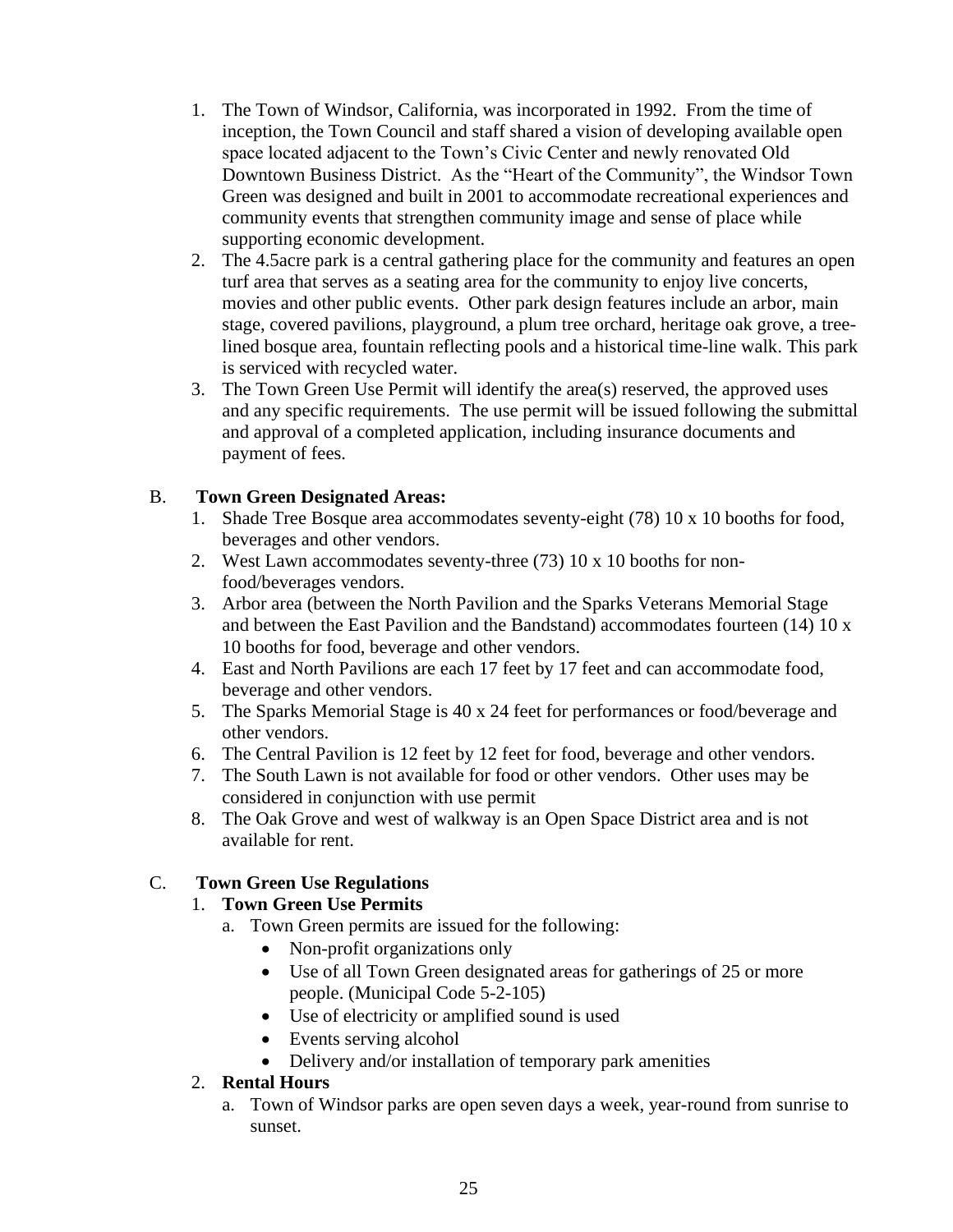- b. Events may not have a "start" time prior to 8:00 a.m. Set up of events may begin at, put not prior to 7:00 a.m.
- c. All unreserved areas remain open to the public at all times during park hours.
- d. The Town Green may be rented up to 36 hours including set-up and clean-up.
- e. Events longer than one day will be considered in accordance with this policy. Town will require overnight security to be provided and paid for by the renter.

## 3. **Scheduling**

- a. If the Town establishes an annual application deadline, resident non-profit organizations will receive preference for Town Green use.
- b. Town reserves the right to deny use of the Town Green based on turf conditions and frequency of use.

## 4. **Ordinance Posting**

a. Event Organizers will be required to place out ordinance signs at all events. These signs will be provided by Town staff along with direction on their appropriate positioning.

## 5. **Road/Parking Lot Closures**

- a. Duvander Lane, Market Street, Emily Rose Court, Huerta Gymnasium Parking Lot, and Library Parking Lot may be closed to through traffic with approval of the Parks and Recreation Department.
- b. A separate application and street closure fee is associated with the closure of these streets.
- c. Designated Barricades and street closure signs will be coordinated by Parks and Recreation staff.

## 6. **Alcohol Beverages Sale and Consumption**

- a. The service or sale of alcohol is authorized in accordance with this policy.
	- The California Alcoholic Beverage Control (ABC) requirements must be followed.
	- All groups selling alcoholic beverages must conform to all ABC rules and regulations and must obtain any and all permits required by the ABC.
	- Servers must complete the ABC training.
	- Copies of all ABC permits must be submitted to the Town of Windsor for approval
- b. Liquor Liability Insurance of no less than \$1,000,000 and a Town Alcohol Permit is required for sale of alcohol.
- c. Alcoholic beverages must be served in clear plastic cups and/or plastic flutes (no glass or polystyrene), or cups pre-approved by Parks and Recreation Department.
- d. Commemorative glassware will be considered on a case-by-case basis.
- e. Advertisement (banner, flyers etc.) recognizing businesses that have sponsored the provision of beverages to non-profit organizations for Town Green events shall be preapproved.
- f. Requirements for security guards/police officers when alcohol is being served on Town Green below

## 7. **Security Guards/Police Officers**

- a. Renter may be required to provide security guards at an event. The Windsor Parks and Recreation Department will make a determination based on department standards for security at such event and/or activity.
- b. At an event where alcohol is being served, the number of security guards/police officers will be determined by the Windsor Parks and Recreation Department.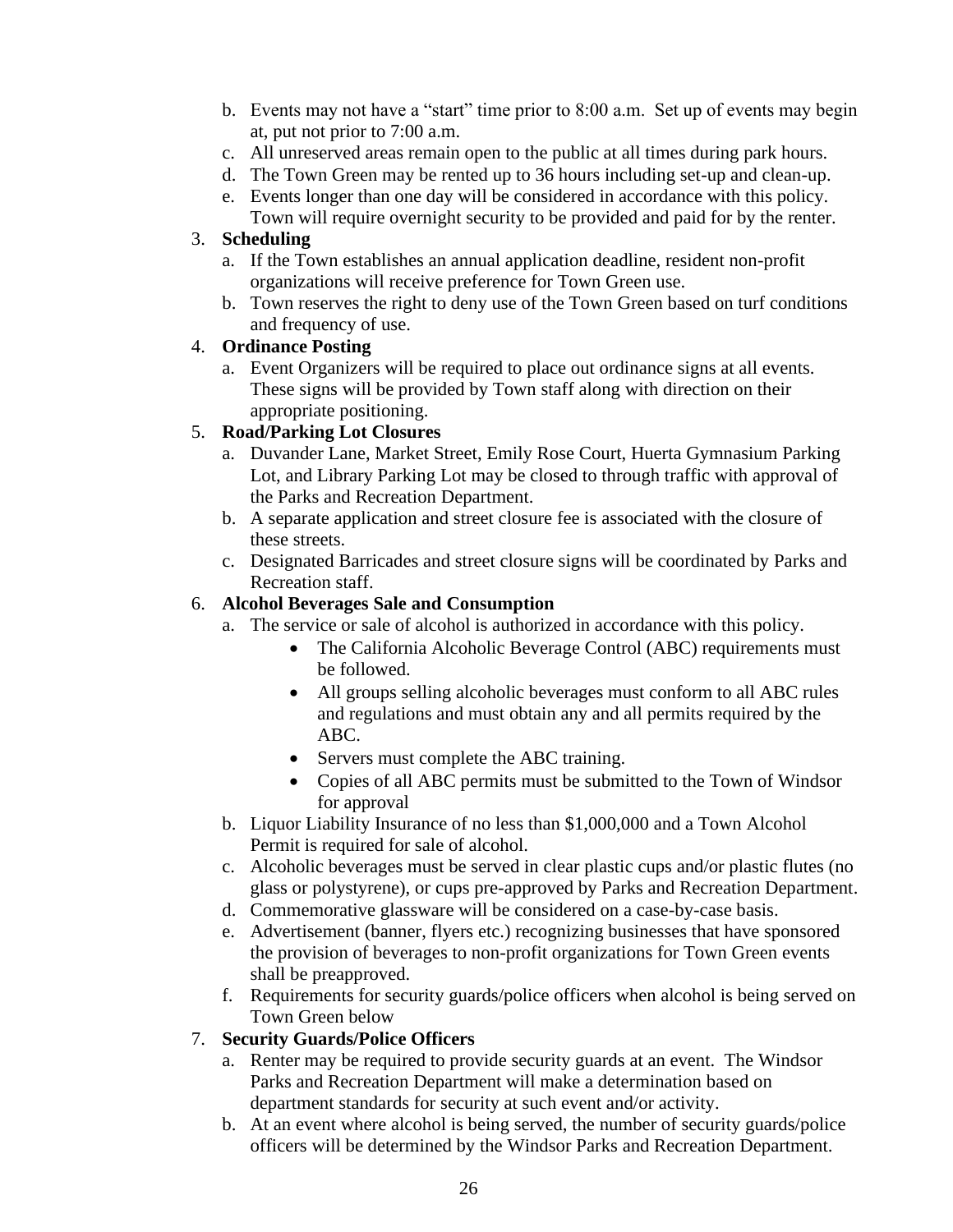- c. In the event security guards are required, the renter shall use a valid licensed security company. The renter must provide a copy of the security contract thirty (30) days prior to the event.
- d. Windsor Parks and Recreation Department may require assigned police officers to an event.
- e. Renter will pay the cost of security guards and/or police officers.
- f. Security guards and/or police officers must be present at the event the entire time guests are present.
- g. Security guards and/or police officers must be in uniform and are responsible for patrolling both the inside and outside of premises.
- h. Overnight security may be required for multiple-day events.

# 8. **Providing First Aide**

a. Events anticipated to attract over 2,000 patrons (participants and spectators) will be required to provide a first aide booth.

# 9. **Youth Event Chaperones**

- a. Adult chaperones are required for youth activities. A list of these chaperones must be submitted to the Parks and Recreation Department at least ten (10) working days prior to event. This list must include phone numbers for all chaperones.
- b. Security guards and/or police officers may be required at renter's expense.

# 10. **Vendors/Concessions**

- a. Caterers and food vendors must have a Sonoma County Food Health Permit and comply with County Health Department regulations. Sonoma County Department of Health Services: website: [www.sonoma-county.org/eh](http://www.sonoma-county.org/eh) phone: 565-6531
- b. Food must be served in recyclable products (no polystyrene or glass containers).
- c. Recycling of food and beverage containers is highly desirable, and recycling and trash containers are provided in the park.
- d. No concession vendors (food, drink or other) are permitted without prior written approval by the Town of Windsor. Appropriate insurance requirements and other permits may be required.
- e. Vendors may be subject to an additional use fee if the vending incurs additional Town staff time or cost.
- f. Plywood, carpeting, "Astroturf" or other similar solid flooring material shall not be used in tents or booths on Town Green lawns. Vendors shall use turf protection methods such as "Grid mat" or an equivalent open-holed plastic.

# 11. **Vendor Parking**

- a. After unloading in designated areas, vendors may park in the Civic Center parking lot on the north side of Building 400.
- b. Vendor parking is not permitted in the Gymnasium lot.

# 12. **Amplified Sound**

- a. Amplified sound will be permitted by special permit only and shall cease by 9:00 PM. An additional fee is required for use of amplified sound.
- b. Use of amplified sound is subject to noise ordinance restrictions. Noise Ordinance: Title XVII, Zoning Article 3, Chapter 27.20

# 13. **Advertisement**

a. Advertising, including banners and print media, acknowledging permitted nonprofit organizations and their sponsors may be placed in designated locations during an approved event on the Town Green.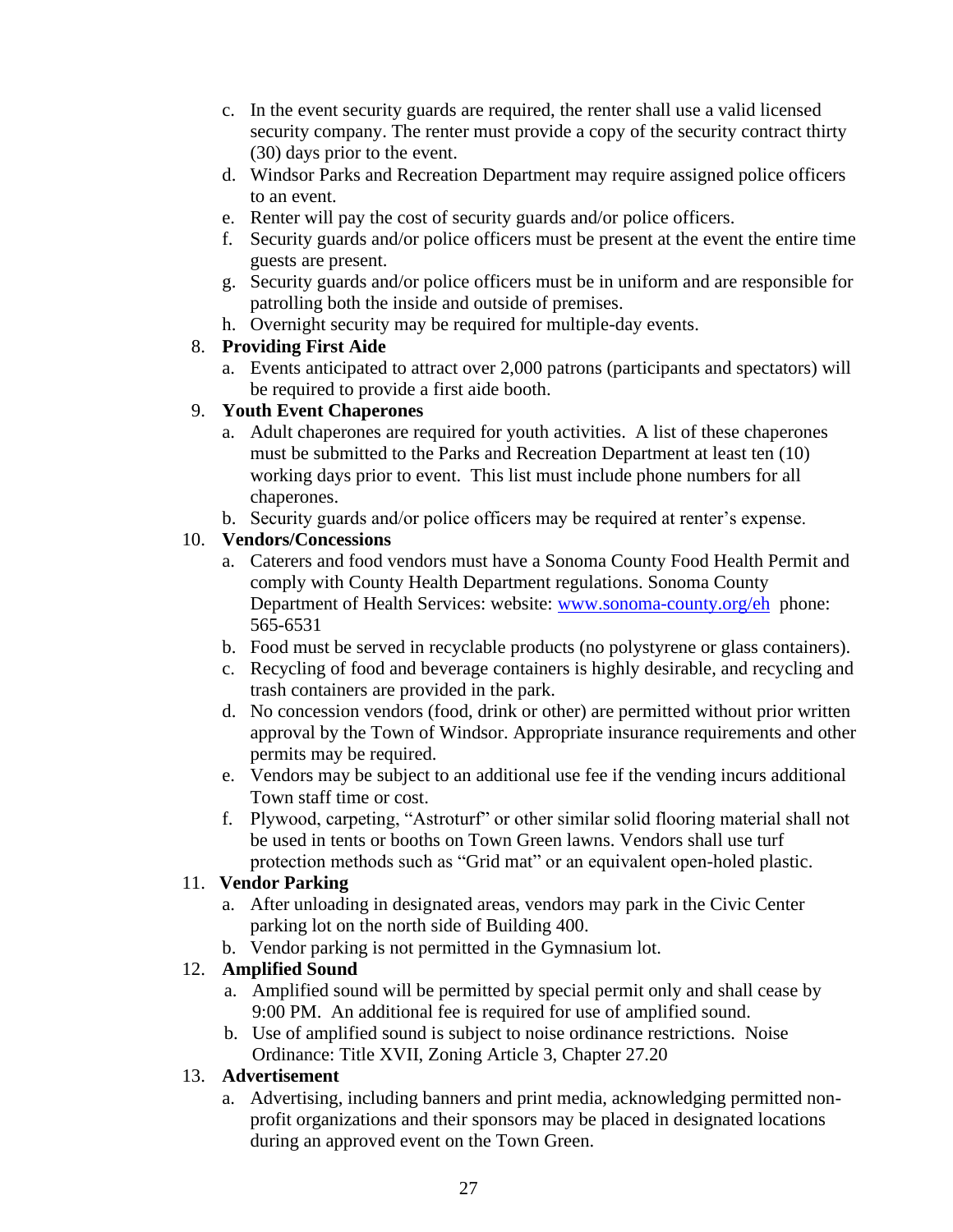- b. Designated locations for the placement of banners include the Pavilions (central, east and west), Lawn and the Bandstand in accordance to Town guidelines.
- c. Flyers and other print media may only be displayed on tables. Direct solicitation on the Town Green is prohibited in accordance with the Municipal Code 5-1- 260:

"No person shall sell or offer to sell or engage in the business of soliciting, selling, fortune telling, or peddling any foods or beverages in the park, or distribute circulars or hawk, peddle or vend any goods, wares, or merchandise in the park unless specifically authorized in writing by Park Authority."

- d. Renters are encouraged to discuss the proposed type, size and location of advertising materials with Town staff prior to submittal of an application.
- e. The type, size and location of advertising materials shall be disclosed in the application.
- f. In an effort to reduce visual clutter, litter, and to maintain the aesthetic appeal of the Town Green, a maximum of six (6) banners may be placed on the Town Green in designated locations. Additional banners may be approved at the discretion of the Town staff.
- g. All advertising materials for the event are subject to review and approval by Town staff as part of the application process prior to the event.

h. Any non-approved forms of advertising are subject to removal by Town staff.

#### 14. **Fundraising Activities**

- a. Non-profit organizations that have obtained a Town Green use permit may conduct fundraising activities on the Town Green in conjunction with their permitted event.
- b. All proposed fundraising activities shall be disclosed in the application to be reviewed and approved by Town staff as part of the application process prior to the event.
- c. All fundraising activities proposed as part of an event on the Town Green shall be for the benefit of non-profit organizations.

## 15. **Public Parking**

- a. There are 86 perimeters, on-street parking spaces surrounding the Town Green.
- b. There are 141 public parking spaces available at the adjoining Civic Center, which are available on a "first-come, first-served" basis.
- c. Additional parking may be permitted in the Windsor Vineyards parking lot. This will require review and approval during the use permit process.
- d. There are 16 accessible parking spaces on the streets surrounding the Town Green.

## 16. **Bike Valet**

a. Event organizers are highly encouraged to provide free monitored bicycle parking, a "Bike Valet Station." Organizers are also asked to promote travel to and from their events by bicycle in all marketing materials.

## 17. **Public Restrooms**

- a. Public restrooms are available on the exterior of the Huerta Gymnasium.
- b. Public restrooms at the Windsor Library are not available for Town Green events.
- c. Portalets may be required at the renter's expense. If portable toilets are required, they will be located near the Huerta Gymnasium and pre-approved through the Parks and Recreation Department.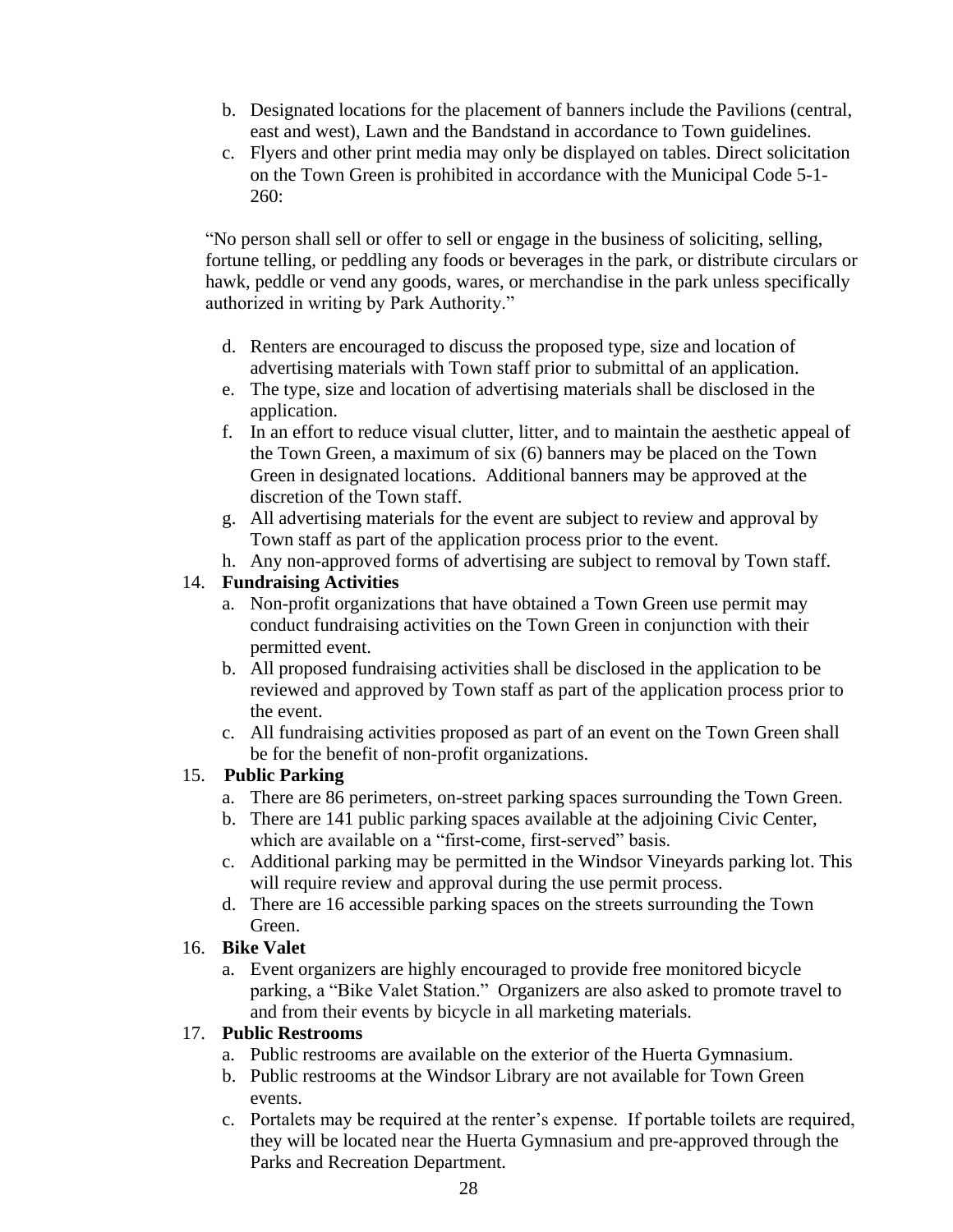## 18. **Trash and Recycling**

- a. During an event, trash receptacles should be serviced as needed and liners replaced.
- b. If additional dumpsters are required, they should be positioned near the Huerta Gymnasium in a designated area.
- c. Recycling is highly encouraged, and recycling receptacles are available for the renters use.

# 19. **Animals**

- a. Dogs, cats and other animals are required to be on a maximum 6' leash at all times (Municipal Code 5-1-215)
- b. Dogs can be off leashes within the confines of the Pleasant Oak Park Dog Park (Municipal Code 5-1-215)
- c. Dog owners are required to clean up after their dogs. Doggie bag stations are located in many of the parks.

# 20. **Fountain and Reflecting Pool**

a. The fountain and reflecting pool are not intended for wading, swimming or bathing for people or animals. The water is chemically treated, but non-potable.

# 21. **Private Equipment**

- a. Shade covers and/or shade tents are allowed, up to 10' x 20' in size. Sandbags or weights should be used for weighing down. Staking into the ground is not allowed unless pre-approved.
- b. Personal barbecue stoves are not allowed in Windsor Parks.

# 22. **Electric Service**

- a. Electric service is available as part of the rental of the Town Green. Electricity will only be provided to the rental area(s) identified in the use permit. Electrical service outlets are available in the following locations on the Town Green:
- b. Bandstand: Three 110-outlets and one 220-service outlet
- c. Sparks Stage: Two 50-amp outlets
- d. East and West Pavilions: Three 110-outlets and one 220-service outlet
- e. Central Pavilion: Four 110-outlets
- f. Shade Tree Bosque Area: Twelve 110-outlets
- g. Town Holiday Tree: One 110-outlet
	-
- h. Street side of water elements: Five 110-outlets
- i. Main Service: One 50-amp 110-service outlet

# 23. **Water Service**

- a. Water service is provided to the Town Green.
- b. Water services located on the Town Green include the following:
	- Potable Water: Two drinking fountains available in Town Green located at corner of McClelland Dr. and Market St. and located near Oak grove and plum orchard
	- Hose Bibs: Three-freshwater hose bibs in Town Green located on the library side of the arbor by East, Central and West Pavilions.
	- Recycled Water: recycled water (tertiary treated) is used on all landscaping. The recycled water system is identified with purple piping. Connections or use of the recycled water system are not allowed.
	- Grey Water Disposal: A grey-water disposal site is located in the sidewalk near the East Pavilion. A facility attendant will open up the drain if a need has been indicated on the Use Permit. Only wastewater may be dumped into the system.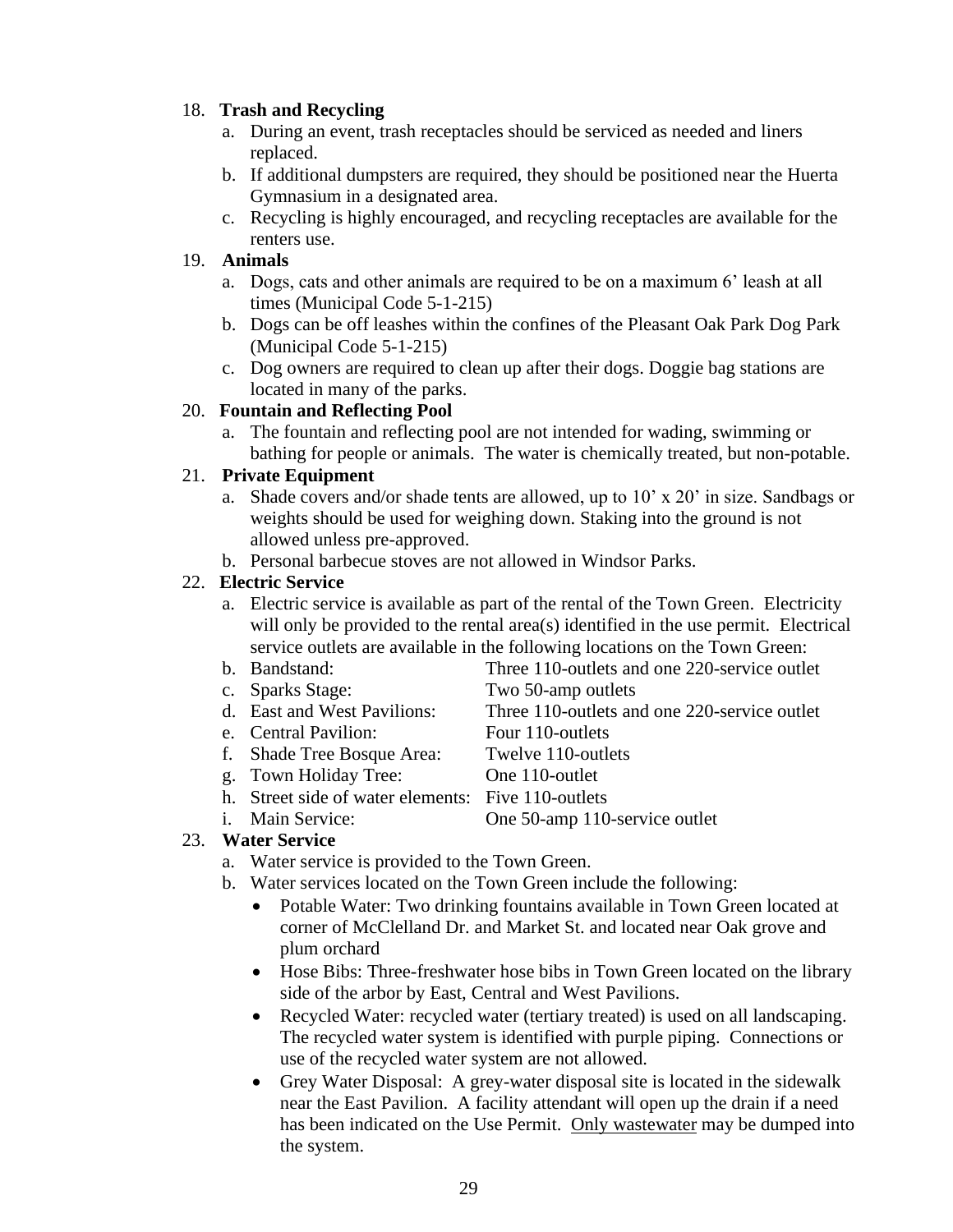#### 24. **Free Speech**

a. Event organizers should be prepared to accommodate individuals and/or groups that wish to speak or express themselves freely in public.

#### Definition per Wikipedia

**Freedom of speech** is the freedom to speak freely without [censorship.](http://en.wikipedia.org/wiki/Censorship) The term **freedom of expression** is sometimes used synonymously, but includes any act of seeking, receiving and imparting information or ideas, regardless of the medium used. In practice, the right to freedom of speech is not absolute in any country and the right is commonly subject to limitations, such as on [libel,](http://en.wikipedia.org/wiki/Libel) [slander,](http://en.wikipedia.org/wiki/Slander) [obscenity,](http://en.wikipedia.org/wiki/Obscenity) [incitement](http://en.wikipedia.org/wiki/Incitement) to commit a crime, etc. The right to freedom of expression is recognized as a human right under Article 19 of the [Universal Declaration of Human Rights](http://en.wikipedia.org/wiki/Universal_Declaration_of_Human_Rights) and recognized in [international human](http://en.wikipedia.org/wiki/International_human_rights_law)  [rights law](http://en.wikipedia.org/wiki/International_human_rights_law) in the [International Covenant on Civil and Political Rights](http://en.wikipedia.org/wiki/International_Covenant_on_Civil_and_Political_Rights) (ICCPR). Article 19 of the ICCPR states that "[everyone shall have the right to hold opinions without interference" and "everyone shall have the right to freedom of expression; this right shall include freedom to seek, receive and impart information and ideas of all kinds, regardless of frontiers, either orally, in writing or in print, in the form of art, or through any other media of his choice". Article 19 goes on to say that the exercise of these rights carries "special duties and [responsibilities"](http://en.wikipedia.org/wiki/Moral_responsibility) and may "therefore be subject to certain restrictions" when necessary "[f]or respect of the rights or reputation of others" or "[f]or the protection of national security or of public order (order public), or of public health or morals".  $[1][2]$  $[1][2]$ 

**"Freedom of speech in the United States** is protected by the [First Amendment](http://en.wikipedia.org/wiki/First_Amendment_to_the_United_States_Constitution) to the [United States Constitution](http://en.wikipedia.org/wiki/United_States_Constitution) and by many state constitutions and state and federal laws, with the exception of [obscenity,](http://en.wikipedia.org/wiki/Obscenity) [defamation,](http://en.wikipedia.org/wiki/Defamation) incitement to [riot,](http://en.wikipedia.org/wiki/Riot) and [fighting](http://en.wikipedia.org/wiki/Fighting_words)  [words,](http://en.wikipedia.org/wiki/Fighting_words) as well as harassment, privileged communications, trade secrets, classified material, copyright, patents, military conduct, commercial speech such as [advertising,](http://en.wikipedia.org/wiki/Advertising) and time, place and manner restrictions."

- b. Event organizers should approach those invoking their right to speak or express themselves freely in a polite manner, encouraging them to utilize a designated area for the purpose of "free speech." While a recommended area is located in the Bosque next to the Rainbow Snoopy statue, event organizers may propose an alternative location due to varying event layouts.
- c. Organizers should be aware that a speaker or speakers may prefer a different location and have the right to position themselves where they want. In the spirit of cooperation, it is recommended that the event organizers "work with" the speakers to find a mutually agreed upon location.
- d. Speakers may not violate Town Policies related to solicitation. See Section IV, C, 13, c. (Page 26)
- e. Speakers may not violate the following Section 5-5-245 of the Town's Municipal Code:

"No person shall use threatening, abusive, boisterous, insulting or indecent language or make indecent gestures in the park, nor shall any person conduct or participate in a disorderly assemblage."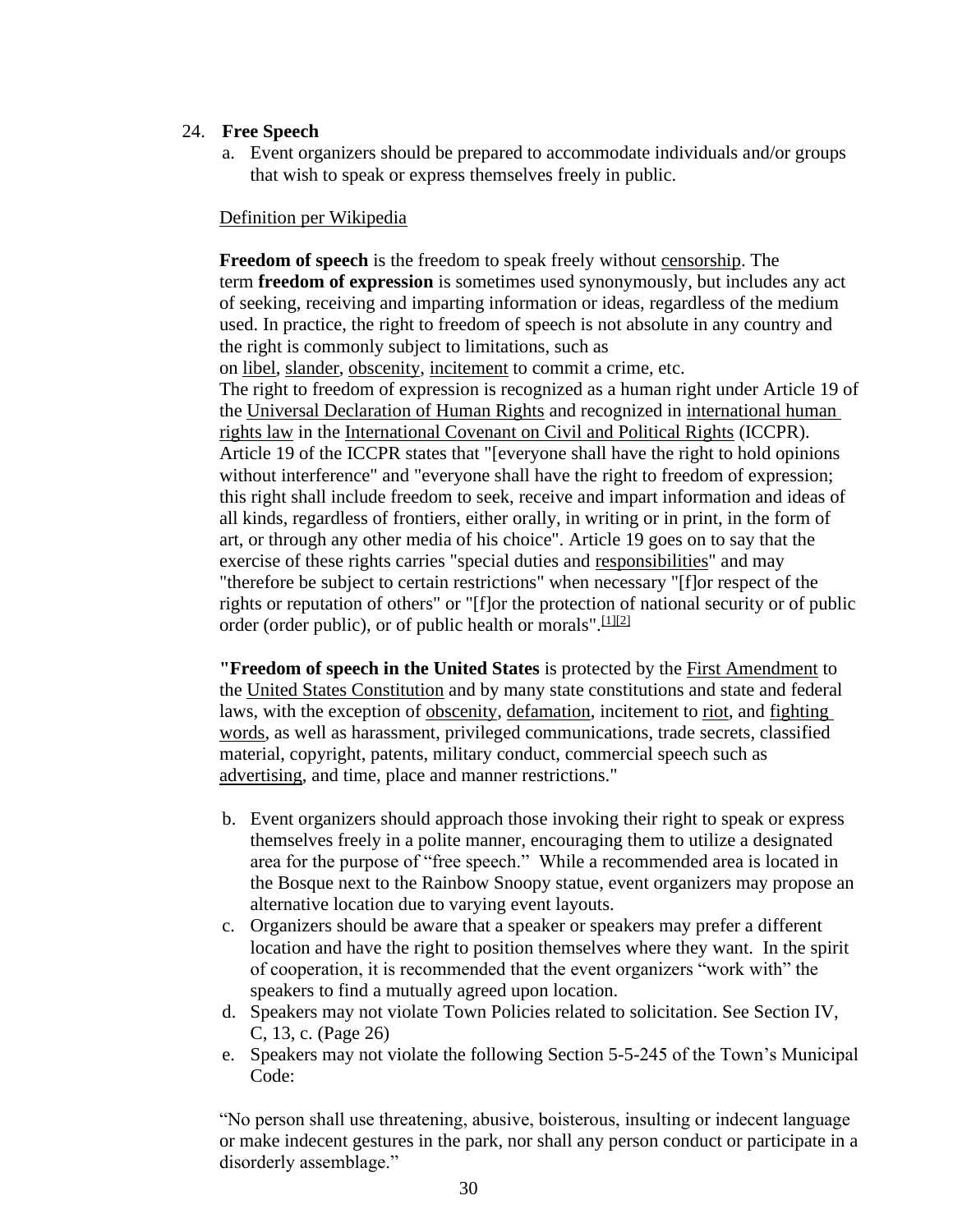f. If those participating in "free speech" violate the above regulations or interfere, event organizers are encouraged too contact the Windsor Police for assistance.

#### D. **Fee Schedule Category**

#### 1. **Non-Profit Organizations**

- a. Only resident and non-resident non-profit organizations may rent the Town Green.
- b. Resident and non-residents have an IRS Code 501(c) determination letter.
- c. Government agencies (city, county, state and federal) fall under this classification for the purpose of determining rates and fees.

#### E. **Fee Schedule**

Fees for Town Green events are based on a combination of a fixed amount for the rental of all or a portion of the Town Green, various permit fees, a maintenance fee based on the length of the event, and a cleaning fee.

#### **Application, Deposit and Rental Fees**

| <b>Category</b>                  | <b>Daily Fee</b> | <b>Cleaning/Damage</b><br><b>Security Deposit</b> |
|----------------------------------|------------------|---------------------------------------------------|
| Application fee (non-refundable) | \$46             | \$1500                                            |
| Town of Windsor Alcohol Permit   | \$121            |                                                   |
| <b>Amplified Sound Permit</b>    | \$35             |                                                   |
| Shade Tree Bosque use            | \$260            |                                                   |
| Lawn use                         | \$260            |                                                   |
| Arbor and Pavilions use          | \$260            |                                                   |

#### **Maintenance Fees**

| <b>Event Duration Category</b> | Fee    |
|--------------------------------|--------|
| Up to 12 hours                 | \$258  |
| $12-24$ hours                  | \$473  |
| $24-36$ hours                  | \$689  |
| 37 to 48 hours                 | \$904  |
| 49 hours or more               | \$1119 |

#### **Road Closures with Parking Signs/Parking Lot Closures**

| <b>Category</b>                 | <b>Resident</b>   | <b>Resident</b>  | <b>Non-Resident</b>        |
|---------------------------------|-------------------|------------------|----------------------------|
|                                 | <b>Per Event</b>  | <b>Per Event</b> | <b>Per Event</b>           |
|                                 | <b>Non-Profit</b> | <b>Business</b>  | <b>Business/Non-Profit</b> |
| Library Parking Lot use         | \$196             | \$218            | \$240                      |
| Huerta Gym Parking Lot use      | \$196             | \$218            | \$240                      |
| Duvander Lane Closure           | \$196             | \$218            | \$240                      |
| <b>Market Street Closure</b>    | \$196             | \$218            | \$240                      |
| <b>Emily Rose Court Closure</b> | \$196             | \$218            | \$240                      |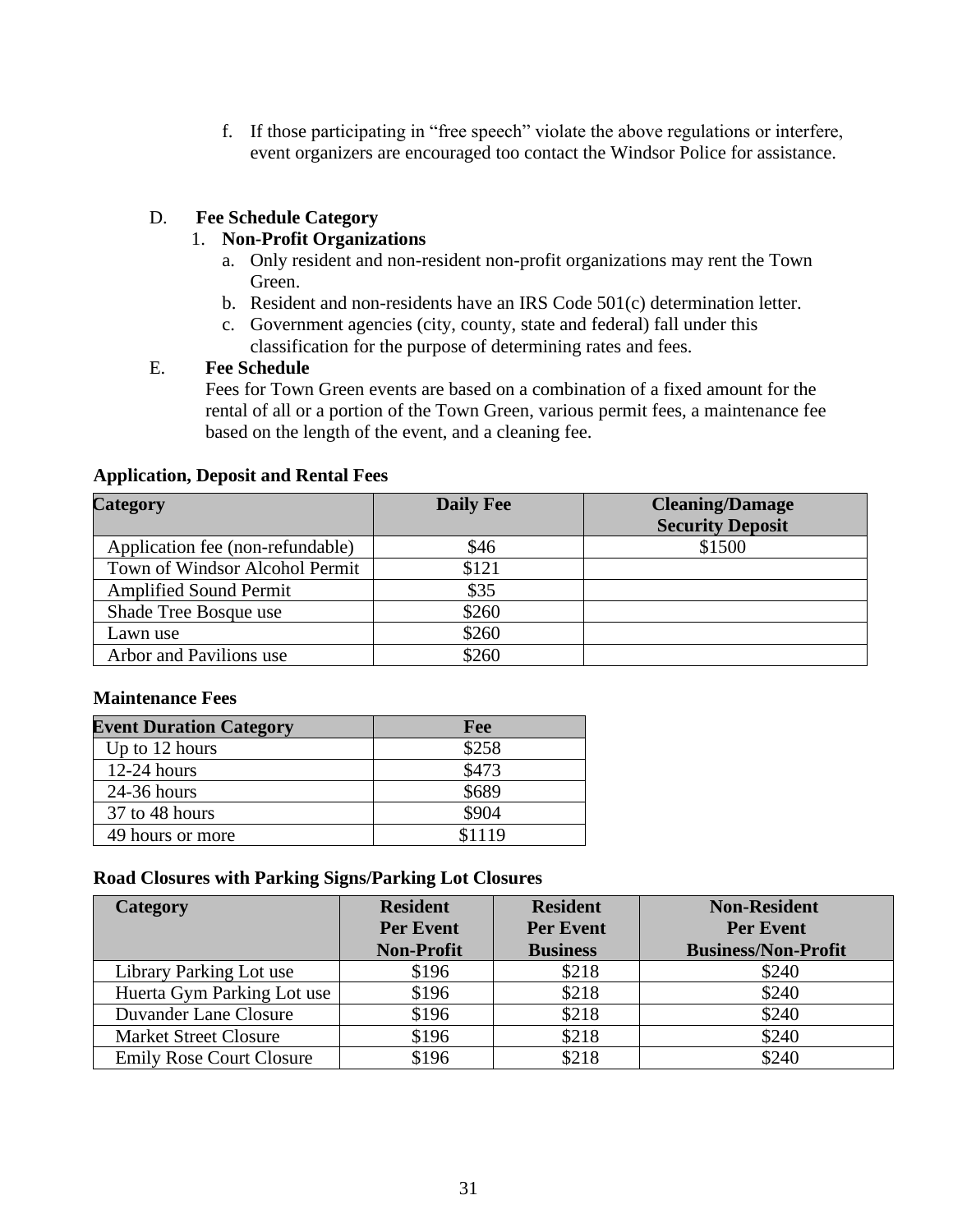#### **Vendor/Concessionaire Fees**

| Category     | <b>Resident</b>   | <b>Resident</b>  | <b>Non-Resident</b>        |
|--------------|-------------------|------------------|----------------------------|
|              | <b>Per Event</b>  | <b>Per Event</b> | <b>Per Event</b>           |
|              | <b>Non-Profit</b> | <b>Business</b>  | <b>Business/Non-Profit</b> |
| *Event Booth | \$115             | \$128            | \$140                      |

\*Event booth fees are assessed to groups selling products only. Non-profit informational vendors participate at no cost.

#### **Additional Fees**

| <b>Category</b>     | <b>Daily Fee</b> | <b>Cleaning/Damage Security Deposit</b> |
|---------------------|------------------|-----------------------------------------|
| <b>Transfer Fee</b> | \$33/per request |                                         |

#### **Facility Attendant Fees**

| Category                  | <b>Per Hour</b> |
|---------------------------|-----------------|
| <b>Facility Attendant</b> | ድን‴<br>JЭ       |

#### **Facility Attendant Fee Information**

Rental of the Town Green requires that a facility attendant be on duty during the event. The user will be charged an hourly rate of \$37. The Facility Attendant is authorized to close an event for failure to comply with Town of Windsor Town Green Use and Reservation Policies.

#### F. **Town Grant Funding Program Policy**

It is the Town's policy for Facilities, Parks or Town Green funding requests to be submitted by not-for-profit organizations in the form of a grant application to the Town Council as part of the Town Grant Funding Program administered by the Parks and Recreation Department. Applications, criteria and guidelines are available annually in March with an application deadline in April and grant awards made in May each year for programs or projects executed in the following fiscal year.

Requests for fee waivers made outside of the Town Grant Funding schedule will be considered on a case-by-case basis, at the full discretion of the Town Council. A factor that will determine the rate of a fee waiver will be based on available funding (General Fund) at the time of the request.

> Adopted by Town Council: June 20, 2001 Fees Adjusted: July 1, 2004 Policy Amended: August 20, 2008 Fees Adjusted: July 2, 2009 Fees Adjusted: July 1, 2010 Fees Adjusted: July 1, 2011 Policy Amended: July 20, 2011 Fees Adjusted: July 1, 2013 Policy Adopted: October 2, 2013 Fees Adjusted: July 1, 2014 Fees Adjusted: July 1, 2015 Fees Adjusted: July 1, 2016